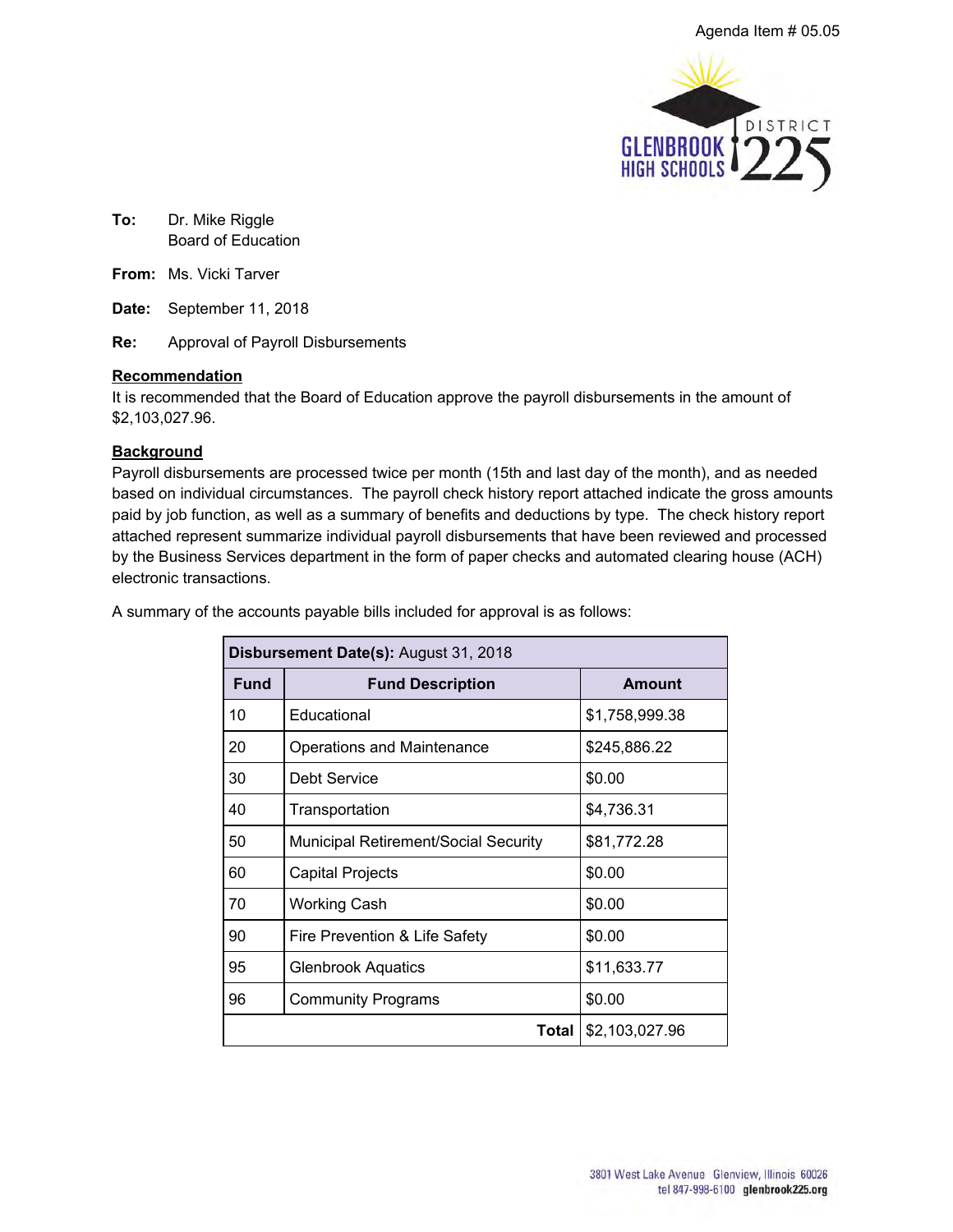#### **NORTHFIELD TOWNSHIP HIGH SCHOOL DISTRICT NO. 225 PAYROLL DISBURSEMENTS**

WHEREAS, the Illinois School Code (105 ILCS 5/10-23.5 and 24-1) authorizes a school board to employ teachers and educational support personnel and to compensate those employees;

WHEREAS, the Illinois School Code (105 ILCS 5/10-20.19) permits payments for a school district's recurring obligations between meetings of the school board, provided that the board secretary has certified to the school treasurer the amount and to whom payment is to be made and what budgetary item or items the payment shall be debited from; and

WHEREAS, pursuant to such authority and since the last Board-authorized payroll payments, the Board Secretary has certified, and the School Treasurer has made or will make, payments for payroll in the amounts as indicated in the attached check history payroll report, including paper checks and automated clearing house electronic transactions, for the period(s) indicated on the Approval of Payroll Disbursements; and

WHEREAS, the Board has reviewed the attached payroll report;

NOW, THEREFORE Be it Resolved by the Board of Education of Northfield Township High School District No. 225, Cook County, Illinois, as follows:

Section 1: The Board approves the payroll report as presented and attached hereto.

Section 2: The Board approves the payments made for payroll as indicated.

Section 3: This Board Order shall be in full force and effect upon its adoption.

| AYES:    |  |
|----------|--|
| NAYS:    |  |
| ABSTAIN: |  |
| ABSENT:  |  |

The President declared the Motion duly carried this 11th day of September, 2018.

BOARD OF EDUCATION OF NORTHFIELD TOWNSHIP HIGH SCHOOL DISTRICT NO. 225, COOK COUNTY, ILLINOIS

By: \_\_\_\_\_\_\_\_\_\_\_\_\_\_\_\_\_\_\_\_\_\_\_\_\_\_\_\_\_\_\_\_

Skip Shein President, Board of Education

ATTEST:

Rosanne Williamson Secretary, Board of Education

\_\_\_\_\_\_\_\_\_\_\_\_\_\_\_\_\_\_\_\_\_\_\_\_\_\_\_\_\_\_\_\_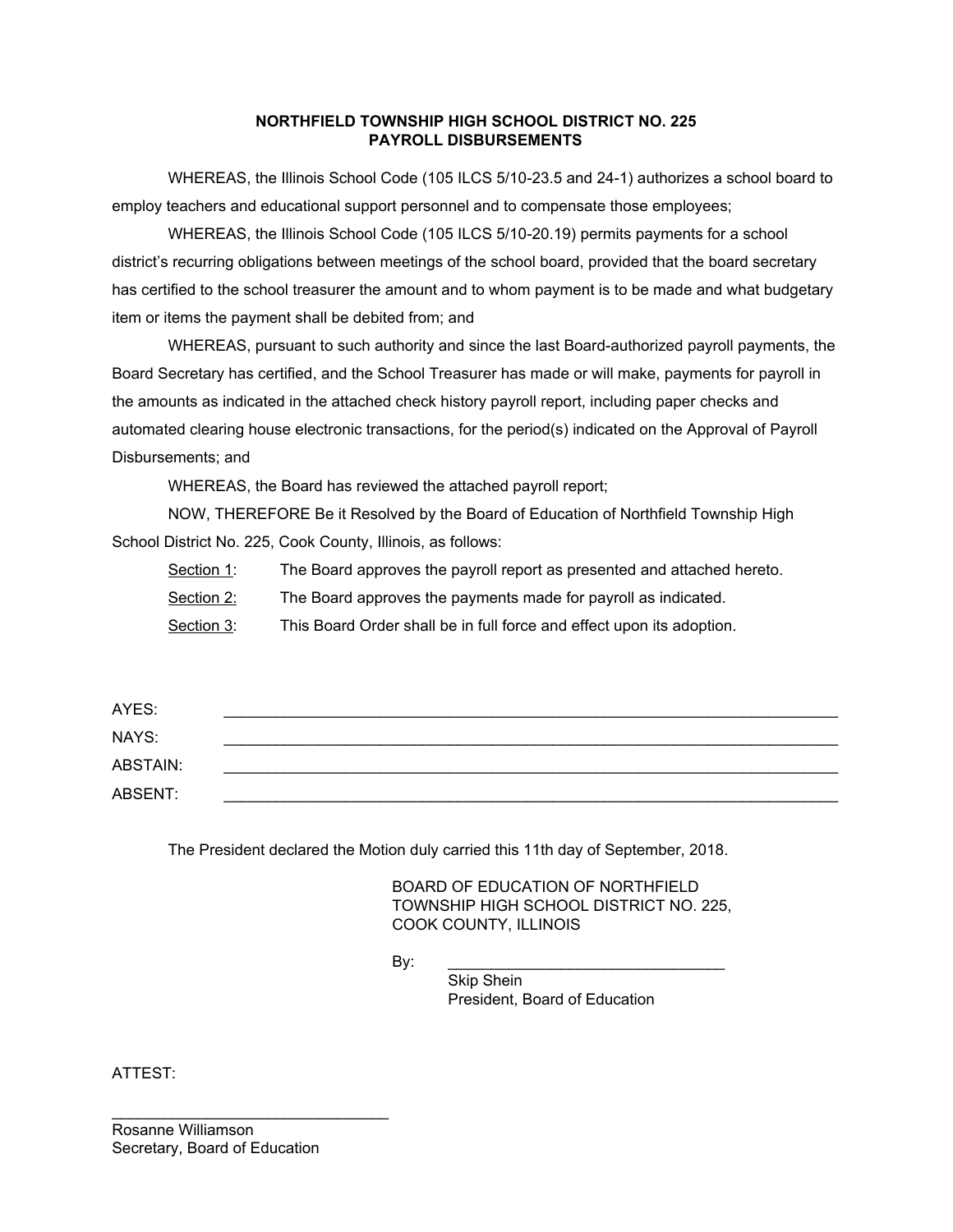|                     | Payroll Run Description: PYRL-P-08/31/2018 |                |                | <b>Glenbrook High School District 225</b> |              |
|---------------------|--------------------------------------------|----------------|----------------|-------------------------------------------|--------------|
| <b>Check Number</b> | <b>Employee Name</b>                       | <b>Net Pay</b> | <b>Benefit</b> | <b>Deduction</b>                          | <b>Total</b> |
| 104203              | Abeysirzwardena, Anish                     | \$279.01       | \$0.00         | \$0.00                                    | \$279.01     |
| 9000081473          | Adam, Poull                                | \$1,400.13     | \$0.00         | \$0.00                                    | \$1,400.13   |
| 9000081474          | Adam, Razzouk                              | \$1,504.03     | \$0.00         | \$0.00                                    | \$1,504.03   |
| 9000081475          | Adlon, Kyle                                | \$1,480.56     | \$0.00         | \$0.00                                    | \$1,480.56   |
| 9000081476          | Agins, Joan A                              | \$1,534.61     | \$0.00         | \$0.00                                    | \$1,534.61   |
| 9000081335          | Ahmed, Zia K                               | \$3,123.10     | \$0.00         | \$0.00                                    | \$3,123.10   |
| 9000081477          | Ainscough, Erik D                          | \$1,386.76     | \$0.00         | \$0.00                                    | \$1,386.76   |
| 9000081478          | Albeker, Laura M                           | \$1,158.75     | \$0.00         | \$0.00                                    | \$1,158.75   |
| 9000081375          | Allen, Patrick J                           | \$1,482.89     | \$0.00         | \$100.00                                  | \$1,582.89   |
| 9000081479          | Alpert, Amelia G                           | \$1,066.17     | \$0.00         | \$785.00                                  | \$1,851.17   |
| 9000081480          | Anderson, Amanda L                         | \$1,848.97     | \$0.00         | \$0.00                                    | \$1,848.97   |
| 9000081376          | Arechar, Miguel R                          | \$1,552.33     | \$0.00         | \$0.00                                    | \$1,552.33   |
| 9000081481          | Ascencio, Blanca E                         | \$757.40       | \$0.00         | \$0.00                                    | \$757.40     |
| 9000081377          | Aschkenase, Michele B                      | \$270.42       | \$0.00         | \$0.00                                    | \$270.42     |
| 9000081336          | Baig, Tariq                                | \$2,866.59     | \$0.00         | \$500.00                                  | \$3,366.59   |
| 9000081482          | Baker, Lauren M                            | \$782.27       | \$0.00         | \$0.00                                    | \$782.27     |
| 9000081483          | Balabanos, Vickie                          | \$867.74       | \$0.00         | \$0.00                                    | \$867.74     |
| 9000081484          | Balabanos-Bank, Margaret                   | \$666.93       | \$0.00         | \$0.00                                    | \$666.93     |
| 9000081485          | Barajas, Stephanie C                       | \$782.27       | \$0.00         | \$0.00                                    | \$782.27     |
| 9000081486          | Barkho, Sahar                              | \$1,159.00     | \$0.00         | \$0.00                                    | \$1,159.00   |
| 9000081487          | Barrera, Daniel                            | \$1,750.58     | \$0.00         | \$0.00                                    | \$1,750.58   |
| 9000081378          | Bellman, James A                           | \$1,290.22     | \$0.00         | \$0.00                                    | \$1,290.22   |
| 9000081488          | Benca, Julie                               | \$1,681.55     | \$0.00         | \$0.00                                    | \$1,681.55   |
| 9000081379          | Benitez, Javier                            | \$467.30       | \$0.00         | \$810.00                                  | \$1,277.30   |
| 9000081380          | Bennett, Juliet D                          | \$444.48       | \$0.00         | \$0.00                                    | \$444.48     |
| 9000081337          | Benson, Anne M                             | \$1,493.39     | \$0.00         | \$0.00                                    | \$1,493.39   |
| 9000081381          | Benyamin, Kuliana                          | \$1,269.71     | \$0.00         | \$0.00                                    | \$1,269.71   |
| 9000081489          | Bertke, Matthew I                          | \$99.74        | \$0.00         | \$0.00                                    | \$99.74      |
| 9000081490          | Bezanes, Julie A                           | \$1,428.88     | \$0.00         | \$0.00                                    | \$1,428.88   |
| 9000081491          | Bish, Scott M                              | \$2,706.50     | \$0.00         | \$0.00                                    | \$2,706.50   |
| 9000081492          | Boarini, Matthew G                         | \$1,504.09     | \$0.00         | \$0.00                                    | \$1,504.09   |
| 9000081382          | Borowicz, Joel T                           | \$782.27       | \$0.00         | \$0.00                                    | \$782.27     |
| 9000081493          | Boyle, Michael                             | \$1,570.44     | \$0.00         | \$100.00                                  | \$1,670.44   |
| 9000081383          | Brandt, Sean M                             | \$1,293.77     | \$0.00         | \$0.00                                    | \$1,293.77   |
| 9000081384          | Braun, Kevin M                             | \$1,654.72     | \$0.00         | \$0.00                                    | \$1,654.72   |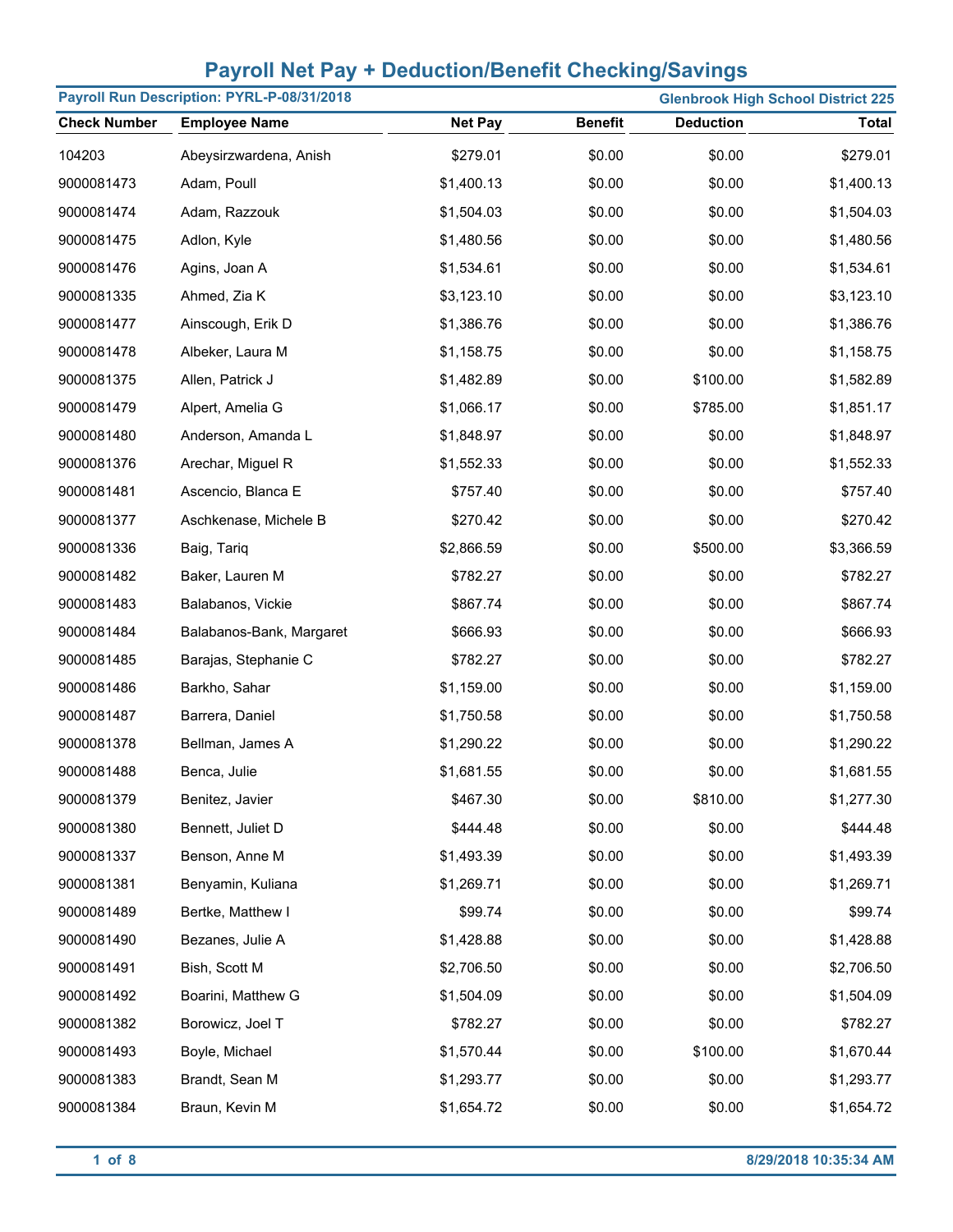|                     | Payroll Run Description: PYRL-P-08/31/2018 |                | <b>Glenbrook High School District 225</b> |                  |              |
|---------------------|--------------------------------------------|----------------|-------------------------------------------|------------------|--------------|
| <b>Check Number</b> | <b>Employee Name</b>                       | <b>Net Pay</b> | <b>Benefit</b>                            | <b>Deduction</b> | <b>Total</b> |
| 9000081385          | Brown, Kelly A                             | \$2,135.40     | \$0.00                                    | \$0.00           | \$2,135.40   |
| 9000081386          | Calabrese, Randy L                         | \$1,792.69     | \$0.00                                    | \$0.00           | \$1,792.69   |
| 9000081387          | Calucci, Susan M                           | \$1,705.69     | \$0.00                                    | \$0.00           | \$1,705.69   |
| 9000081338          | Carlson, Paul L                            | \$3,409.99     | \$0.00                                    | \$0.00           | \$3,409.99   |
| 9000081494          | Carpenter, Daniel J                        | \$797.03       | \$0.00                                    | \$0.00           | \$797.03     |
| 9000081388          | Carranza, Lauren A                         | \$50.33        | \$0.00                                    | \$0.00           | \$50.33      |
| 9000081389          | Cartagena, Hector A                        | \$1,295.88     | \$0.00                                    | \$0.00           | \$1,295.88   |
| 104208              | Castro-Bruno, Zuleika                      | \$1,050.64     | \$0.00                                    | \$0.00           | \$1,050.64   |
| 9000081495          | Catsaros, Anthony C                        | \$2,406.05     | \$0.00                                    | \$0.00           | \$2,406.05   |
| 9000081496          | Chandiles, Maria A                         | \$1,022.10     | \$0.00                                    | \$0.00           | \$1,022.10   |
| 9000081497          | Chernyavsky, Michael                       | \$1,357.89     | \$0.00                                    | \$0.00           | \$1,357.89   |
| 9000081390          | Chowdhury, Rubel AQ                        | \$1,295.77     | \$0.00                                    | \$1,000.00       | \$2,295.77   |
| 9000081498          | Cieplik, Thomas C                          | \$95.61        | \$0.00                                    | \$0.00           | \$95.61      |
| 9000081391          | Collazo, Antonio                           | \$2,045.85     | \$0.00                                    | \$0.00           | \$2,045.85   |
| 9000081392          | Collazo, Egrain                            | \$2,353.37     | \$0.00                                    | \$0.00           | \$2,353.37   |
| 9000081499          | Conoboy, Michael                           | \$1,747.24     | \$0.00                                    | \$0.00           | \$1,747.24   |
| 9000081500          | Coombs, Katherine G                        | \$1,806.35     | \$0.00                                    | \$0.00           | \$1,806.35   |
| 9000081393          | Cowin, Angela                              | \$1,558.95     | \$0.00                                    | \$0.00           | \$1,558.95   |
| 9000081501          | Croak, Laura D                             | \$95.61        | \$0.00                                    | \$0.00           | \$95.61      |
| 9000081394          | Curington, Allen                           | \$1,102.95     | \$0.00                                    | \$500.00         | \$1,602.95   |
| 9000081339          | D'Andrea, Kristina M                       | \$1,206.48     | \$0.00                                    | \$0.00           | \$1,206.48   |
| 9000081395          | D'Andrea, Samantha J                       | \$920.22       | \$0.00                                    | \$0.00           | \$920.22     |
| 9000081396          | Daniels, Darlene J                         | \$925.16       | \$0.00                                    | \$0.00           | \$925.16     |
| 9000081502          | Dankha, Adam W                             | \$1,584.19     | \$0.00                                    | \$0.00           | \$1,584.19   |
| 9000081340          | Dau, Barbara B                             | \$619.74       | \$0.00                                    | \$0.00           | \$619.74     |
| 9000081341          | Davito, Jeanne A                           | \$1,830.52     | \$0.00                                    | \$0.00           | \$1,830.52   |
| 9000081342          | De La Paz, Angel B                         | \$1,384.38     | \$0.00                                    | \$0.00           | \$1,384.38   |
| 9000081397          | Dean, Debbie L                             | \$1,203.62     | \$0.00                                    | \$0.00           | \$1,203.62   |
| 9000081503          | Dec, Mark E                                | \$99.74        | \$0.00                                    | \$0.00           | \$99.74      |
| 9000081504          | Demeas, Daisy M                            | \$1,348.06     | \$0.00                                    | \$0.00           | \$1,348.06   |
| 104204              | Deschamps, Grace M                         | \$40.91        | \$0.00                                    | \$0.00           | \$40.91      |
| 9000081469          | Dick, Silas F                              | \$435.06       | \$0.00                                    | \$0.00           | \$435.06     |
| 9000081398          | DiCristofano, Antonio P                    | \$782.27       | \$0.00                                    | \$0.00           | \$782.27     |
| 9000081399          | Dinelli, Carrie N                          | \$29.72        | \$0.00                                    | \$0.00           | \$29.72      |
| 9000081400          | Doebler, Christopher M                     | \$1,169.16     | \$0.00                                    | \$1,000.00       | \$2,169.16   |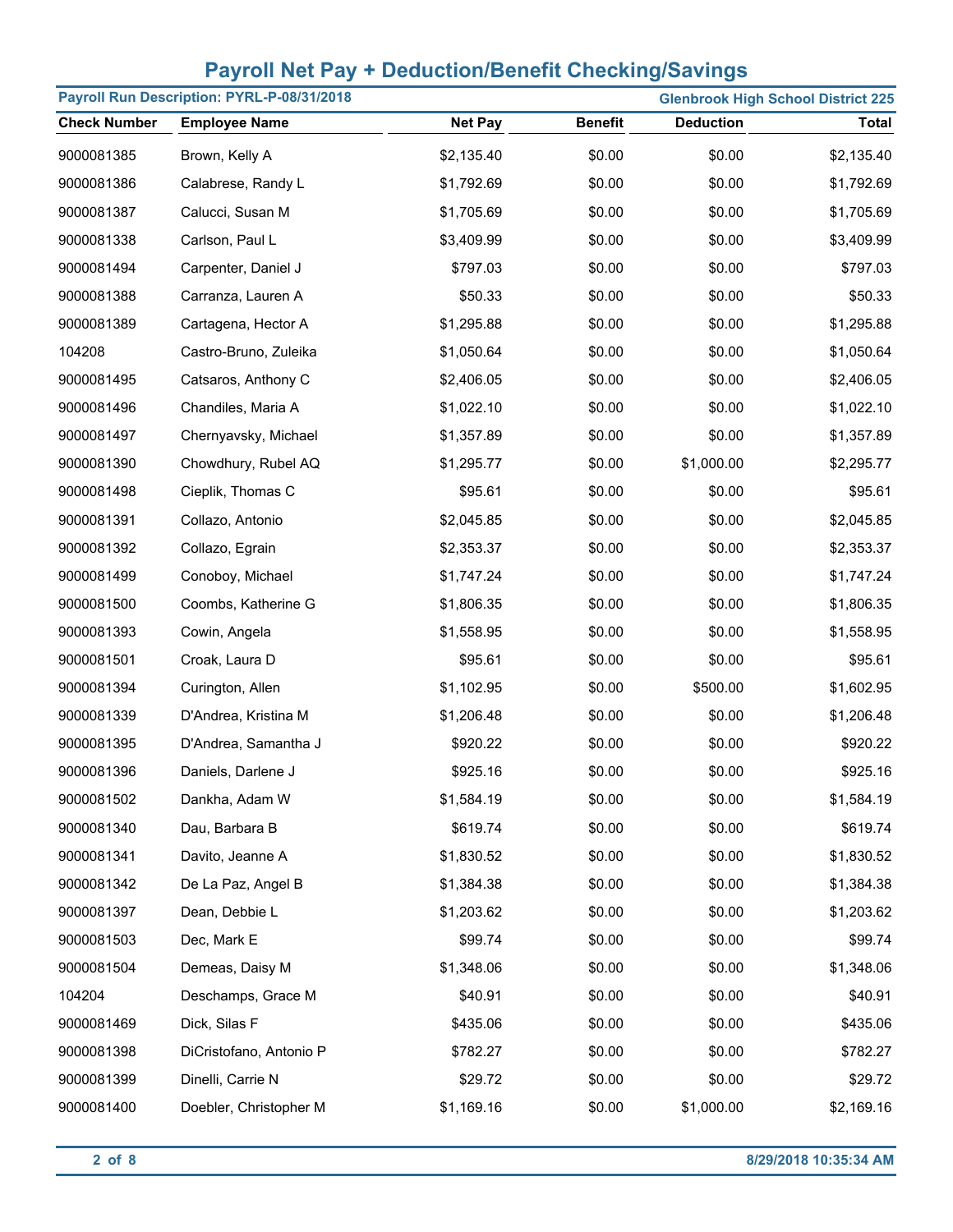| Payroll Run Description: PYRL-P-08/31/2018 |                         | <b>Glenbrook High School District 225</b> |                |                  |              |
|--------------------------------------------|-------------------------|-------------------------------------------|----------------|------------------|--------------|
| <b>Check Number</b>                        | <b>Employee Name</b>    | <b>Net Pay</b>                            | <b>Benefit</b> | <b>Deduction</b> | <b>Total</b> |
| 9000081505                                 | Dolan, Lillian E        | \$289.38                                  | \$0.00         | \$0.00           | \$289.38     |
| 9000081401                                 | Donaubauer, Susan C     | \$1,254.62                                | \$0.00         | \$0.00           | \$1,254.62   |
| 9000081506                                 | Dowlatshahi, Sara G     | \$351.35                                  | \$0.00         | \$0.00           | \$351.35     |
| 9000081343                                 | Dupke, Shane M          | \$1,877.99                                | \$0.00         | \$0.00           | \$1,877.99   |
| 9000081507                                 | Duran, Mario            | \$1,524.80                                | \$0.00         | \$0.00           | \$1,524.80   |
| 9000081402                                 | Dusza, Christopher J    | \$1,789.23                                | \$0.00         | \$0.00           | \$1,789.23   |
| 9000081403                                 | Ellinger-Macon, Jamie E | \$50.33                                   | \$0.00         | \$0.00           | \$50.33      |
| 9000081508                                 | Etherton, Carol L       | \$1,066.25                                | \$0.00         | \$0.00           | \$1,066.25   |
| 9000081404                                 | Fastert, Matthew J      | \$1,339.13                                | \$0.00         | \$0.00           | \$1,339.13   |
| 9000081405                                 | Ferrer, Joel F          | \$1,361.76                                | \$0.00         | \$0.00           | \$1,361.76   |
| 9000081509                                 | Fesl, Ann E             | \$99.74                                   | \$0.00         | \$0.00           | \$99.74      |
| 9000081406                                 | Flannery-Day, Mary      | \$1,815.48                                | \$0.00         | \$0.00           | \$1,815.48   |
| 9000081510                                 | Flaws, Kenneth W        | \$954.79                                  | \$0.00         | \$0.00           | \$954.79     |
| 9000081407                                 | Fleischauer, Scott L    | \$1,931.76                                | \$0.00         | \$200.00         | \$2,131.76   |
| 9000081511                                 | Florczak, Alexander V   | \$1,245.64                                | \$0.00         | \$0.00           | \$1,245.64   |
| 104205                                     | Foreman, Rochelle       | \$656.62                                  | \$0.00         | \$0.00           | \$656.62     |
| 9000081512                                 | Foster, Rick T          | \$1,392.10                                | \$0.00         | \$0.00           | \$1,392.10   |
| 104209                                     | Frame, William E        | \$193.12                                  | \$0.00         | \$0.00           | \$193.12     |
| 9000081470                                 | Frankel, Susan M        | \$414.28                                  | \$0.00         | \$0.00           | \$414.28     |
| 9000081513                                 | Frantell, Richard P     | \$2,109.58                                | \$0.00         | \$0.00           | \$2,109.58   |
| 9000081408                                 | Frid, Roman             | \$1,624.69                                | \$0.00         | \$0.00           | \$1,624.69   |
| 9000081514                                 | Friedmann, Jennifer G   | \$839.99                                  | \$0.00         | \$0.00           | \$839.99     |
| 9000081515                                 | Friske, David M         | \$1,775.57                                | \$0.00         | \$0.00           | \$1,775.57   |
| 9000081516                                 | Fuderer, Michele L      | \$395.54                                  | \$0.00         | \$0.00           | \$395.54     |
| 9000081409                                 | Fuentes, Brenda N       | \$1,131.47                                | \$0.00         | \$0.00           | \$1,131.47   |
| 104210                                     | Fuentes, Efrain J       | \$1,076.41                                | \$0.00         | \$0.00           | \$1,076.41   |
| 9000081517                                 | Furse, Catherine F      | \$1,153.67                                | \$0.00         | \$50.00          | \$1,203.67   |
| 9000081410                                 | Gabler, Susan Ruthann   | \$1,306.17                                | \$0.00         | \$279.00         | \$1,585.17   |
| 9000081344                                 | Gan, Alexandra          | \$1,364.59                                | \$0.00         | \$0.00           | \$1,364.59   |
| 9000081345                                 | Geallis, Elaine M       | \$1,173.35                                | \$0.00         | \$0.00           | \$1,173.35   |
| 9000081346                                 | Geanconteri, Mary Lou A | \$1,375.88                                | \$0.00         | \$200.00         | \$1,575.88   |
| 9000081411                                 | Gerges, Nader           | \$1,742.52                                | \$0.00         | \$0.00           | \$1,742.52   |
| 9000081347                                 | Gilbert, Deana C        | \$2,011.95                                | \$0.00         | \$0.00           | \$2,011.95   |
| 104206                                     | Glaubinger, Lily S      | \$99.21                                   | \$0.00         | \$0.00           | \$99.21      |
| 9000081518                                 | Goodrich, Rosanne       | \$1,515.87                                | \$0.00         | \$0.00           | \$1,515.87   |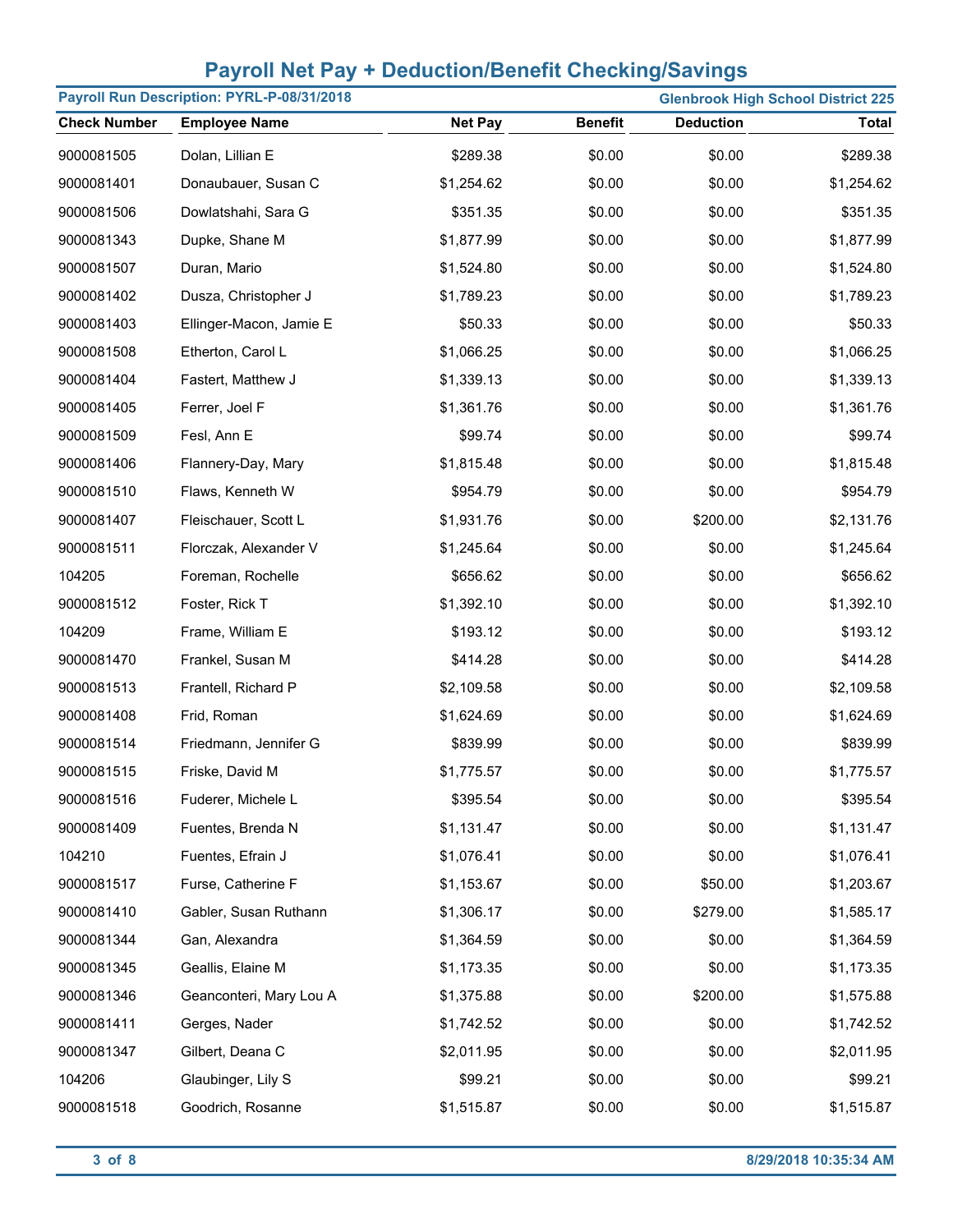| Payroll Run Description: PYRL-P-08/31/2018 | <b>Glenbrook High School District 225</b> |                |                |                  |              |
|--------------------------------------------|-------------------------------------------|----------------|----------------|------------------|--------------|
| <b>Check Number</b>                        | <b>Employee Name</b>                      | <b>Net Pay</b> | <b>Benefit</b> | <b>Deduction</b> | <b>Total</b> |
| 9000081412                                 | Greenstein, Michael B                     | \$50.33        | \$0.00         | \$0.00           | \$50.33      |
| 9000081413                                 | Gutierrez, Roberto                        | \$1,244.91     | \$0.00         | \$0.00           | \$1,244.91   |
| 9000081519                                 | Gutierrez, Sergio Jr                      | \$1,536.11     | \$0.00         | \$0.00           | \$1,536.11   |
| 104213                                     | Han, Paul                                 | \$147.07       | \$0.00         | \$0.00           | \$147.07     |
| 9000081348                                 | Hanhart, Adam S                           | \$496.31       | \$0.00         | \$0.00           | \$496.31     |
| 9000081520                                 | Hansen, Marshall W                        | \$1,379.07     | \$0.00         | \$0.00           | \$1,379.07   |
| 9000081521                                 | Hanson, Larissa A                         | \$782.27       | \$0.00         | \$0.00           | \$782.27     |
| 9000081522                                 | Harrington, Rachel M                      | \$916.56       | \$0.00         | \$0.00           | \$916.56     |
| 9000081523                                 | Harris, Marshall J                        | \$186.16       | \$0.00         | \$0.00           | \$186.16     |
| 9000081524                                 | Henriot, Jean-Louis G                     | \$2,215.43     | \$0.00         | \$0.00           | \$2,215.43   |
| 9000081525                                 | Hessler, Ross F                           | \$1,401.28     | \$0.00         | \$0.00           | \$1,401.28   |
| 9000081414                                 | Hickman, Patrick W                        | \$1,922.40     | \$0.00         | \$0.00           | \$1,922.40   |
| 9000081415                                 | Hilliard, Derek D                         | \$2,179.79     | \$0.00         | \$0.00           | \$2,179.79   |
| 9000081526                                 | Holmblad, Jonathan A                      | \$1,267.78     | \$0.00         | \$0.00           | \$1,267.78   |
| 104214                                     | Hoshaw, Matthew James                     | \$1,241.42     | \$0.00         | \$0.00           | \$1,241.42   |
| 9000081527                                 | Huebner, Lynette M                        | \$1,053.18     | \$0.00         | \$0.00           | \$1,053.18   |
| 9000081528                                 | Hyman, Karen L                            | \$1,462.83     | \$0.00         | \$0.00           | \$1,462.83   |
| 9000081529                                 | Ibarra, Angelica                          | \$1,096.14     | \$0.00         | \$185.00         | \$1,281.14   |
| 9000081416                                 | Ilie, Sarah H                             | \$50.33        | \$0.00         | \$0.00           | \$50.33      |
| 9000081530                                 | Imbo, Ralph T                             | \$2,228.24     | \$0.00         | \$500.00         | \$2,728.24   |
| 9000081349                                 | Iriarte, Rafael B                         | \$1,666.59     | \$0.00         | \$500.00         | \$2,166.59   |
| 9000081531                                 | Jerva, Mia C                              | \$1,099.90     | \$0.00         | \$0.00           | \$1,099.90   |
| 9000081532                                 | Johnson, Lauren E                         | \$782.27       | \$0.00         | \$0.00           | \$782.27     |
| 9000081417                                 | Johnston, Traci A                         | \$1,356.13     | \$0.00         | \$0.00           | \$1,356.13   |
| 9000081418                                 | Julien, Brian K                           | \$841.15       | \$0.00         | \$1,000.00       | \$1,841.15   |
| 9000081533                                 | Jun, Jen                                  | \$757.40       | \$0.00         | \$0.00           | \$757.40     |
| 9000081534                                 | Kalyuzhnyy, Oleksandr                     | \$1,311.46     | \$0.00         | \$0.00           | \$1,311.46   |
| 9000081535                                 | Kaplan, Aaron S                           | \$426.81       | \$0.00         | \$0.00           | \$426.81     |
| 9000081419                                 | Karlovitz, Patricia J                     | \$983.81       | \$0.00         | \$0.00           | \$983.81     |
| 9000081420                                 | Karp, Karen L                             | \$1,545.81     | \$0.00         | \$0.00           | \$1,545.81   |
| 9000081421                                 | Kats, Anatoliy                            | \$1,602.87     | \$0.00         | \$0.00           | \$1,602.87   |
| 9000081536                                 | Katz, Tara R                              | \$99.74        | \$0.00         | \$0.00           | \$99.74      |
| 9000081332                                 | Kipp, Suzanne M                           | \$851.04       | \$0.00         | \$0.00           | \$851.04     |
| 9000081422                                 | Kirby, Allison R                          | \$894.18       | \$0.00         | \$100.00         | \$994.18     |
| 9000081423                                 | Kirch, Karin E                            | \$1,906.78     | \$0.00         | \$0.00           | \$1,906.78   |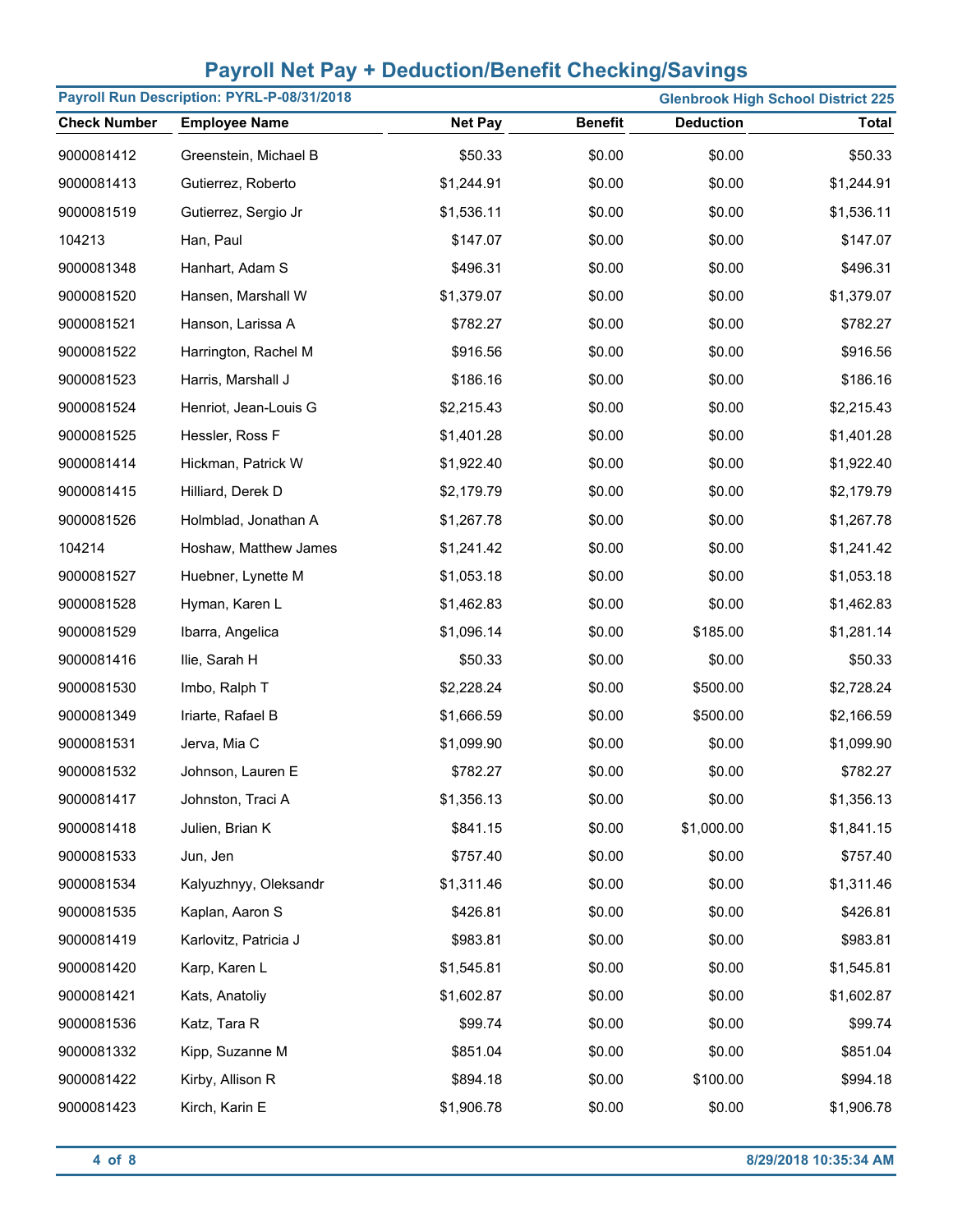|                     | Payroll Run Description: PYRL-P-08/31/2018 |                |                | <b>Glenbrook High School District 225</b> |              |
|---------------------|--------------------------------------------|----------------|----------------|-------------------------------------------|--------------|
| <b>Check Number</b> | <b>Employee Name</b>                       | <b>Net Pay</b> | <b>Benefit</b> | <b>Deduction</b>                          | <b>Total</b> |
| 9000081537          | Klasen, Julianne S                         | \$1,395.87     | \$0.00         | \$0.00                                    | \$1,395.87   |
| 9000081424          | Klopp, Mark S                              | \$2,217.05     | \$0.00         | \$0.00                                    | \$2,217.05   |
| 9000081425          | Kolos, Dariusz                             | \$2,011.42     | \$0.00         | \$0.00                                    | \$2,011.42   |
| 9000081538          | Korshukov, Igor N                          | \$1,396.76     | \$0.00         | \$0.00                                    | \$1,396.76   |
| 9000081350          | Kozeluh, Cynthia J                         | \$2,045.69     | \$0.00         | \$600.00                                  | \$2,645.69   |
| 9000081426          | Kudert, Grant M                            | \$50.33        | \$0.00         | \$0.00                                    | \$50.33      |
| 9000081351          | Kujawinski, Phillip                        | \$2,015.69     | \$0.00         | \$0.00                                    | \$2,015.69   |
| 9000081352          | Kus, Alice T                               | \$1,259.04     | \$0.00         | \$0.00                                    | \$1,259.04   |
| 9000081427          | Lempa, Colleen N                           | \$822.74       | \$0.00         | \$1,000.00                                | \$1,822.74   |
| 9000081540          | Locascio, Nicholas J                       | \$1,128.04     | \$0.00         | \$0.00                                    | \$1,128.04   |
| 9000081428          | Lopez, Rafael R                            | \$1,076.23     | \$0.00         | \$500.00                                  | \$1,576.23   |
| 9000081429          | Lopez-Ramirez, Arturo                      | \$1,342.79     | \$0.00         | \$0.00                                    | \$1,342.79   |
| 9000081430          | Lopez-Ramirez, Raul                        | \$1,657.87     | \$0.00         | \$0.00                                    | \$1,657.87   |
| 9000081353          | Lukas, Rhonda D                            | \$1,415.40     | \$0.00         | \$0.00                                    | \$1,415.40   |
| 9000081541          | Mackie, Rosanne                            | \$2,117.10     | \$0.00         | \$0.00                                    | \$2,117.10   |
| 9000081542          | Makita-Discekici, Yasuko                   | \$95.61        | \$0.00         | \$0.00                                    | \$95.61      |
| 9000081431          | Mancilla Garcia, Pedro                     | \$1,343.70     | \$0.00         | \$0.00                                    | \$1,343.70   |
| 9000081354          | Manly, Ryan M                              | \$1,908.67     | \$0.00         | \$1,337.50                                | \$3,246.17   |
| 9000081355          | Manly, Stephanie L                         | \$1,227.50     | \$0.00         | \$900.00                                  | \$2,127.50   |
| 9000081432          | Maskin, Debra R                            | \$1,674.46     | \$0.00         | \$0.00                                    | \$1,674.46   |
| 9000081543          | Maskin, Leah S                             | \$95.61        | \$0.00         | \$0.00                                    | \$95.61      |
| 104211              | Math, Jenette P                            | \$1,155.74     | \$0.00         | \$0.00                                    | \$1,155.74   |
| 9000081433          | McInerney, Rhoda                           | \$960.30       | \$0.00         | \$0.00                                    | \$960.30     |
| 9000081544          | McInerney, William O                       | \$301.19       | \$0.00         | \$0.00                                    | \$301.19     |
| 9000081471          | Meister, Amy Leigh                         | \$974.35       | \$0.00         | \$300.00                                  | \$1,274.35   |
| 9000081545          | Melek, Christina                           | \$1,229.89     | \$0.00         | \$0.00                                    | \$1,229.89   |
| 9000081356          | Meyer, Eric R                              | \$2,086.34     | \$0.00         | \$0.00                                    | \$2,086.34   |
| 9000081546          | Meyer, Kristin D                           | \$422.69       | \$0.00         | \$0.00                                    | \$422.69     |
| 9000081434          | Millman, Dana A                            | \$1,227.94     | \$0.00         | \$0.00                                    | \$1,227.94   |
| 9000081547          | Mistak, Aneta M                            | \$2,236.05     | \$0.00         | \$0.00                                    | \$2,236.05   |
| 9000081435          | Monaghan, Joel A                           | \$1,712.36     | \$0.00         | \$0.00                                    | \$1,712.36   |
| 9000081436          | Moran, Ryan C                              | \$1,574.94     | \$0.00         | \$0.00                                    | \$1,574.94   |
| 9000081548          | Morris, Bonita M                           | \$1,166.97     | \$0.00         | \$0.00                                    | \$1,166.97   |
| 9000081549          | Mulloy, Joseph M                           | \$39.61        | \$0.00         | \$0.00                                    | \$39.61      |
| 9000081550          | Murdough, Charles P                        | \$1,553.66     | \$0.00         | \$200.00                                  | \$1,753.66   |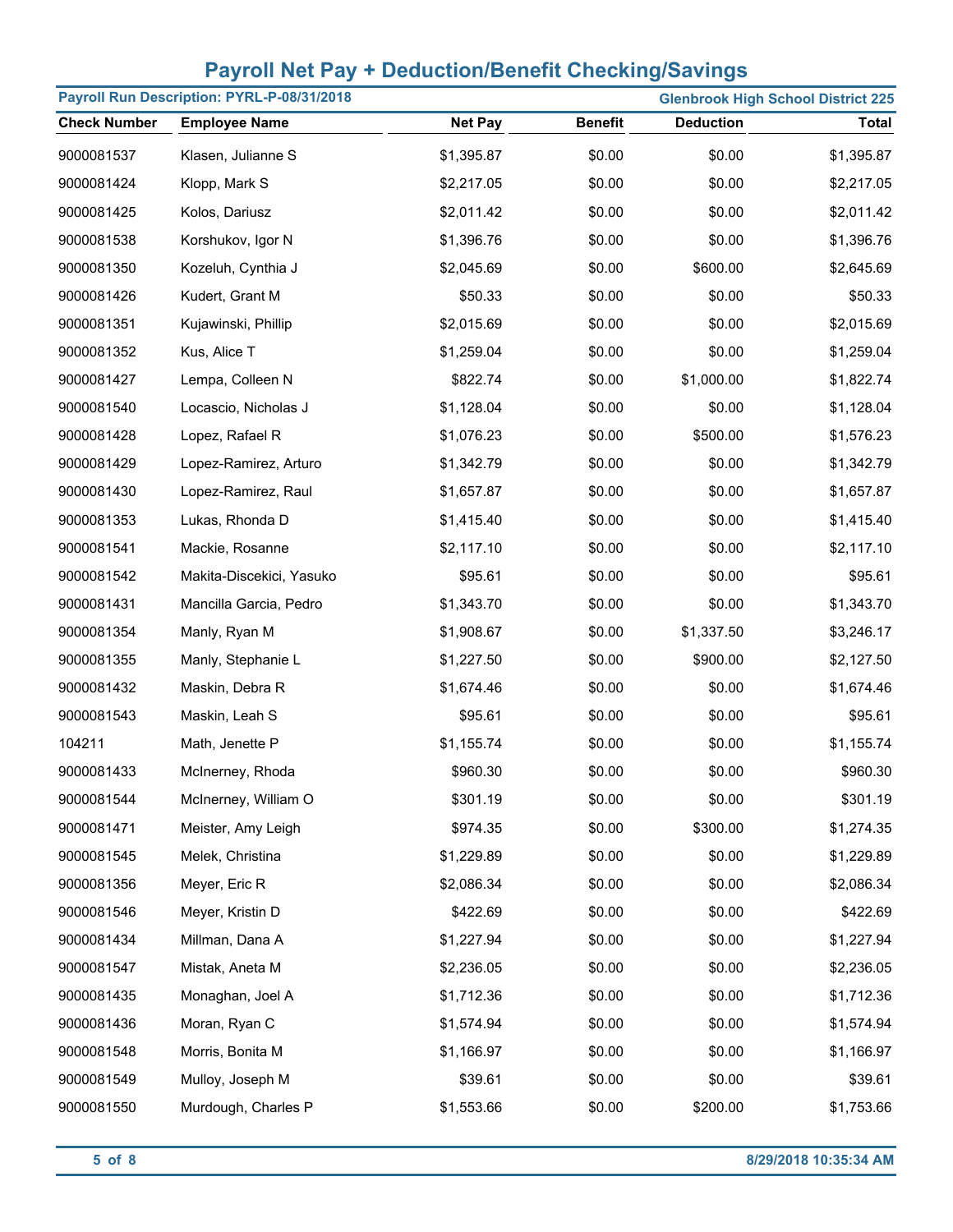| Payroll Run Description: PYRL-P-08/31/2018<br><b>Glenbrook High School District 225</b> |                           |                |                |                  |              |
|-----------------------------------------------------------------------------------------|---------------------------|----------------|----------------|------------------|--------------|
| <b>Check Number</b>                                                                     | <b>Employee Name</b>      | <b>Net Pay</b> | <b>Benefit</b> | <b>Deduction</b> | <b>Total</b> |
| 9000081551                                                                              | Murdy, Brian J            | \$2,414.59     | \$0.00         | \$0.00           | \$2,414.59   |
| 9000081437                                                                              | Musolf, Bryan J           | \$47.80        | \$0.00         | \$0.00           | \$47.80      |
| 9000081552                                                                              | Najera, Maria             | \$1,325.96     | \$0.00         | \$0.00           | \$1,325.96   |
| 9000081438                                                                              | Nardini, Andy             | \$1,595.44     | \$0.00         | \$0.00           | \$1,595.44   |
| 9000081333                                                                              | Navarro, Julia E          | \$611.20       | \$0.00         | \$0.00           | \$611.20     |
| 9000081553                                                                              | Nelson, Angela G          | \$1,409.94     | \$0.00         | \$0.00           | \$1,409.94   |
| 9000081439                                                                              | Neubauer, Amelia L        | \$823.39       | \$0.00         | \$450.00         | \$1,273.39   |
| 9000081554                                                                              | Nevin, Rosa M             | \$1,128.35     | \$0.00         | \$0.00           | \$1,128.35   |
| 9000081555                                                                              | O'Brien, Kathleen Michele | \$987.69       | \$0.00         | \$0.00           | \$987.69     |
| 9000081357                                                                              | O'Connell, Tarah A        | \$1,318.95     | \$0.00         | \$0.00           | \$1,318.95   |
| 9000081440                                                                              | O'Connell, Theresa A      | \$767.22       | \$0.00         | \$0.00           | \$767.22     |
| 9000081441                                                                              | O'Connell, Thomas G       | \$2,592.24     | \$0.00         | \$0.00           | \$2,592.24   |
| 9000081358                                                                              | Oliphant, Amy H           | \$137.72       | \$0.00         | \$0.00           | \$137.72     |
| 9000081359                                                                              | Ostrovskaya, Alla         | \$2,825.06     | \$0.00         | \$0.00           | \$2,825.06   |
| 9000081360                                                                              | Palmer, Victoria J        | \$732.88       | \$0.00         | \$0.00           | \$732.88     |
| 9000081442                                                                              | Panzer, Jodie A           | \$1,425.55     | \$0.00         | \$0.00           | \$1,425.55   |
| 9000081556                                                                              | Pauletto, Adriana M       | \$1,091.24     | \$0.00         | \$0.00           | \$1,091.24   |
| 9000081443                                                                              | Peacock, Jody R           | \$1,152.67     | \$0.00         | \$0.00           | \$1,152.67   |
| 9000081472                                                                              | Pearson, Melissa A        | \$66.67        | \$0.00         | \$0.00           | \$66.67      |
| 9000081444                                                                              | Pehlke, Robin E           | \$2,243.78     | \$0.00         | \$0.00           | \$2,243.78   |
| 9000081557                                                                              | Pereira-Godoy, Ana F      | \$1,286.29     | \$0.00         | \$0.00           | \$1,286.29   |
| 9000081558                                                                              | Peterson, Susan J         | \$1,153.61     | \$0.00         | \$0.00           | \$1,153.61   |
| 9000081445                                                                              | Pieper, Robert            | \$402.32       | \$0.00         | \$0.00           | \$402.32     |
| 9000081446                                                                              | Pouplikollas, Alex        | \$1,540.03     | \$0.00         | \$0.00           | \$1,540.03   |
| 9000081559                                                                              | Pripon, Maria C           | \$359.47       | \$0.00         | \$0.00           | \$359.47     |
| 9000081447                                                                              | Purdy, Matthew L          | \$496.50       | \$0.00         | \$0.00           | \$496.50     |
| 104201                                                                                  | Raguimov, Dasha A         | \$107.49       | \$0.00         | \$0.00           | \$107.49     |
| 9000081361                                                                              | Raphaelson, Penni M       | \$801.75       | \$0.00         | \$0.00           | \$801.75     |
| 9000081448                                                                              | Rasavong, Charmaine M     | \$1,211.17     | \$0.00         | \$0.00           | \$1,211.17   |
| 9000081560                                                                              | Redfern, Rene D           | \$1,351.29     | \$0.00         | \$0.00           | \$1,351.29   |
| 9000081362                                                                              | Regal, Linda C            | \$2,455.44     | \$0.00         | \$0.00           | \$2,455.44   |
| 9000081561                                                                              | Reilly, Anthony J         | \$2,019.87     | \$0.00         | \$0.00           | \$2,019.87   |
| 9000081363                                                                              | Reyes, Joel Angel         | \$2,566.58     | \$0.00         | \$0.00           | \$2,566.58   |
| 9000081449                                                                              | Rivera, Jorge R           | \$1,448.76     | \$0.00         | \$0.00           | \$1,448.76   |
| 9000081334                                                                              | Rodriguez, Jillian L H    | \$820.32       | \$0.00         | \$0.00           | \$820.32     |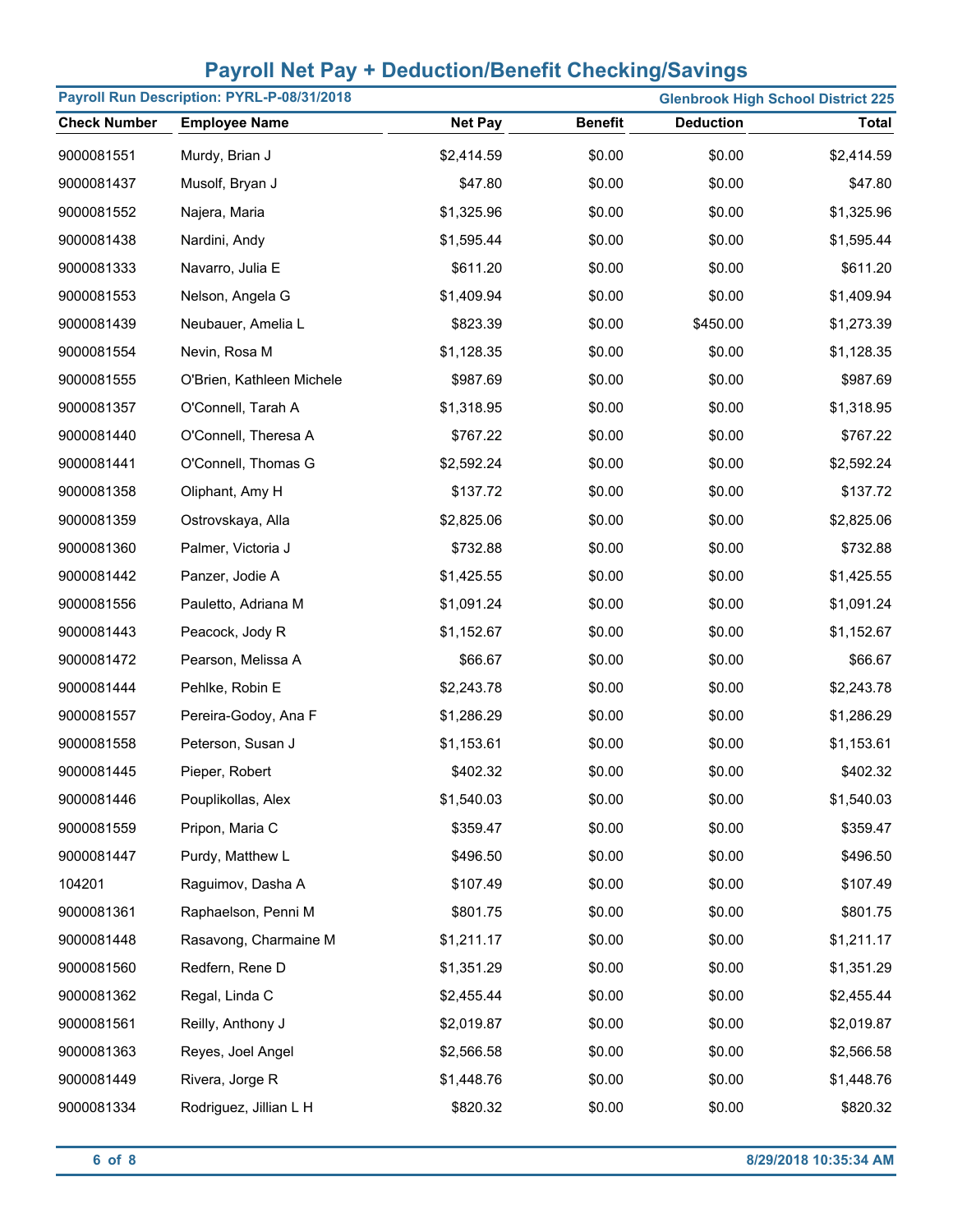|                     | Payroll Run Description: PYRL-P-08/31/2018 |                |                | <b>Glenbrook High School District 225</b> |              |
|---------------------|--------------------------------------------|----------------|----------------|-------------------------------------------|--------------|
| <b>Check Number</b> | <b>Employee Name</b>                       | <b>Net Pay</b> | <b>Benefit</b> | <b>Deduction</b>                          | <b>Total</b> |
| 9000081450          | Rodriguez-Lopez, Juan B                    | \$1,477.36     | \$0.00         | \$0.00                                    | \$1,477.36   |
| 9000081451          | Roer, Colleen M                            | \$1,123.48     | \$0.00         | \$0.00                                    | \$1,123.48   |
| 9000081452          | Roer, Susan M                              | \$418.41       | \$0.00         | \$0.00                                    | \$418.41     |
| 9000081453          | Roman, Joel                                | \$1,364.08     | \$0.00         | \$0.00                                    | \$1,364.08   |
| 9000081454          | Rosin, Shelby A                            | \$757.40       | \$0.00         | \$0.00                                    | \$757.40     |
| 104212              | Rourke, Kaitlin M                          | \$831.33       | \$0.00         | \$0.00                                    | \$831.33     |
| 9000081455          | Ruesch, Laura A                            | \$1,238.38     | \$0.00         | \$0.00                                    | \$1,238.38   |
| 9000081562          | Rusin, Anna B                              | \$1,333.52     | \$0.00         | \$0.00                                    | \$1,333.52   |
| 9000081456          | Ryan, Terri S                              | \$1,481.51     | \$0.00         | \$0.00                                    | \$1,481.51   |
| 9000081563          | Sasak, Zenon T                             | \$1,280.02     | \$0.00         | \$0.00                                    | \$1,280.02   |
| 9000081564          | Sawicki, Donna                             | \$1,031.60     | \$0.00         | \$0.00                                    | \$1,031.60   |
| 9000081565          | Schneider, Deborah J                       | \$771.60       | \$0.00         | \$0.00                                    | \$771.60     |
| 9000081364          | Schramm, Nicole M                          | \$3,835.14     | \$0.00         | \$0.00                                    | \$3,835.14   |
| 9000081457          | Serdar, Zachary S                          | \$1,486.14     | \$0.00         | \$0.00                                    | \$1,486.14   |
| 9000081566          | Sheehan, Sharon K                          | \$95.61        | \$0.00         | \$0.00                                    | \$95.61      |
| 9000081567          | Shellard, Robert                           | \$426.81       | \$0.00         | \$0.00                                    | \$426.81     |
| 9000081568          | Shipp, Megan C                             | \$1,377.22     | \$0.00         | \$400.00                                  | \$1,777.22   |
| 9000081365          | Simmers, Kurt                              | \$3,505.74     | \$0.00         | \$300.00                                  | \$3,805.74   |
| 9000081569          | Skalany, Michal W                          | \$1,435.04     | \$0.00         | \$0.00                                    | \$1,435.04   |
| 9000081366          | Sly, Lisa Meinhard                         | \$2,261.94     | \$0.00         | \$400.00                                  | \$2,661.94   |
| 9000081570          | Smith, Austin M                            | \$358.53       | \$0.00         | \$0.00                                    | \$358.53     |
| 9000081458          | Smith, Kristin M                           | \$1,290.92     | \$0.00         | \$0.00                                    | \$1,290.92   |
| 9000081571          | Sormaz, Sandra A                           | \$1,983.78     | \$0.00         | \$0.00                                    | \$1,983.78   |
| 9000081459          | Sotelo, Daniel J                           | \$1,154.97     | \$0.00         | \$0.00                                    | \$1,154.97   |
| 104202              | SOTELO, EDGAR                              | \$1,071.26     | \$0.00         | \$0.00                                    | \$1,071.26   |
| 9000081367          | Spero, Peter A                             | \$2,638.58     | \$0.00         | \$0.00                                    | \$2,638.58   |
| 9000081572          | Stankowicz, Frank J                        | \$189.83       | \$0.00         | \$0.00                                    | \$189.83     |
| 9000081573          | Starakiewicz, Maria                        | \$1,317.30     | \$0.00         | \$0.00                                    | \$1,317.30   |
| 9000081574          | Starcevich, Diana F                        | \$1,244.69     | \$0.00         | \$0.00                                    | \$1,244.69   |
| 9000081460          | Stoller, Jill L                            | \$895.93       | \$0.00         | \$0.00                                    | \$895.93     |
| 9000081368          | Sullivan, Sean K                           | \$129.98       | \$0.00         | \$0.00                                    | \$129.98     |
| 9000081575          | Sutherlin, Ryan                            | \$99.74        | \$0.00         | \$0.00                                    | \$99.74      |
| 9000081576          | Swanson, Jennifer Ann                      | \$1,711.28     | \$0.00         | \$0.00                                    | \$1,711.28   |
| 9000081577          | Szatko, Bogdan S                           | \$1,147.00     | \$0.00         | \$0.00                                    | \$1,147.00   |
| 9000081578          | Szczur, Natalie J                          | \$782.27       | \$0.00         | \$0.00                                    | \$782.27     |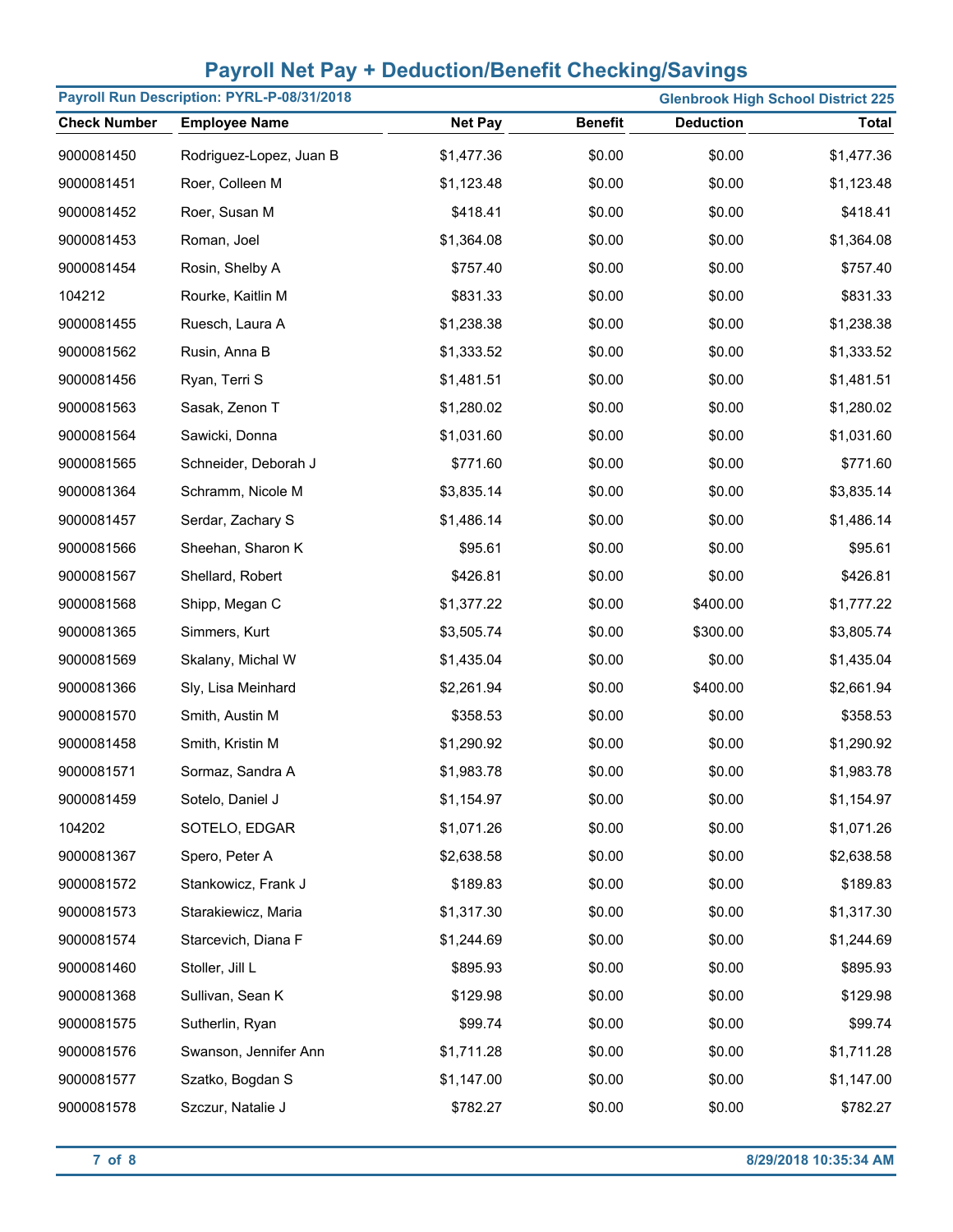| Payroll Run Description: PYRL-P-08/31/2018<br><b>Glenbrook High School District 225</b> |                            |                |                |                  |              |
|-----------------------------------------------------------------------------------------|----------------------------|----------------|----------------|------------------|--------------|
| <b>Check Number</b>                                                                     | <b>Employee Name</b>       | <b>Net Pay</b> | <b>Benefit</b> | <b>Deduction</b> | Total        |
| 9000081579                                                                              | Szpisjak, Steven J         | \$351.35       | \$0.00         | \$0.00           | \$351.35     |
| 9000081461                                                                              | Taylor, Joseph H           | \$1,577.81     | \$0.00         | \$0.00           | \$1,577.81   |
| 9000081462                                                                              | Tichansky, Nancy M         | \$847.37       | \$0.00         | \$300.00         | \$1,147.37   |
| 9000081580                                                                              | Timinskas, Irmantas        | \$1,208.35     | \$0.00         | \$0.00           | \$1,208.35   |
| 9000081581                                                                              | Timinskiene, Giedre        | \$1,169.15     | \$0.00         | \$0.00           | \$1,169.15   |
| 9000081369                                                                              | Timpe, Debbie C            | \$2,125.28     | \$0.00         | \$50.00          | \$2,175.28   |
| 9000081582                                                                              | Tomasik, Ewa               | \$1,205.38     | \$0.00         | \$0.00           | \$1,205.38   |
| 9000081583                                                                              | Toniolo, Andrew J          | \$422.69       | \$0.00         | \$0.00           | \$422.69     |
| 9000081584                                                                              | Torres, Margaret Louise    | \$2,033.50     | \$0.00         | \$0.00           | \$2,033.50   |
| 9000081585                                                                              | Travers, Renee Ingrid      | \$1,398.39     | \$0.00         | \$0.00           | \$1,398.39   |
| 9000081586                                                                              | Wagner, Tina M             | \$610.07       | \$0.00         | \$900.00         | \$1,510.07   |
| 104207                                                                                  | Walker, Amani              | \$308.30       | \$0.00         | \$0.00           | \$308.30     |
| 9000081370                                                                              | Wall, Lisa Beth            | \$2,737.41     | \$0.00         | \$0.00           | \$2,737.41   |
| 9000081463                                                                              | Walters, Cathy J           | \$1,123.48     | \$0.00         | \$0.00           | \$1,123.48   |
| 9000081587                                                                              | Watermann, Patricia A      | \$603.23       | \$0.00         | \$0.00           | \$603.23     |
| 9000081371                                                                              | Wawryk, Jennifer E-R       | \$414.63       | \$0.00         | \$1,325.00       | \$1,739.63   |
| 9000081464                                                                              | Wawrzyn, Antoinette M      | \$794.75       | \$0.00         | \$0.00           | \$794.75     |
| 9000081465                                                                              | Weiner, Justin             | \$171.86       | \$0.00         | \$0.00           | \$171.86     |
| 9000081372                                                                              | Werker, Susan A            | \$136.04       | \$0.00         | \$0.00           | \$136.04     |
| 9000081539                                                                              | West, Andrea P             | \$1,094.87     | \$0.00         | \$0.00           | \$1,094.87   |
| 9000081588                                                                              | Wheeler, Rebecca S         | \$1,118.00     | \$0.00         | \$0.00           | \$1,118.00   |
| 9000081466                                                                              | Whisler, Daniel A          | \$2,788.42     | \$0.00         | \$0.00           | \$2,788.42   |
| 9000081589                                                                              | William, Ivan A            | \$1,768.04     | \$0.00         | \$0.00           | \$1,768.04   |
| 9000081590                                                                              | Williams, Bill R           | \$1,342.61     | \$0.00         | \$281.66         | \$1,624.27   |
| 9000081591                                                                              | Williamson, Jonathan Tyler | \$1,455.33     | \$0.00         | \$0.00           | \$1,455.33   |
| 9000081592                                                                              | Winship, Richard C         | \$1,929.72     | \$0.00         | \$0.00           | \$1,929.72   |
| 9000081467                                                                              | Woods, Deborah L           | \$1,518.15     | \$0.00         | \$300.00         | \$1,818.15   |
| 9000081593                                                                              | Yocus, Zorana              | \$348.31       | \$0.00         | \$0.00           | \$348.31     |
| 9000081373                                                                              | Zachariou, Konstantinos    | \$2,856.44     | \$0.00         | \$0.00           | \$2,856.44   |
| 9000081374                                                                              | Zalatoris, Jennifer R      | \$2,368.20     | \$0.00         | \$0.00           | \$2,368.20   |
| 9000081594                                                                              | Zuckerman, Gail L          | \$832.43       | \$0.00         | \$0.00           | \$832.43     |
| 9000081468                                                                              | Zuckerman, Jared J         | \$835.74       | \$0.00         | \$0.00           | \$835.74     |
| 9000081595                                                                              | Zurita, Arnoldo            | \$2,970.66     | \$0.00         | \$0.00           | \$2,970.66   |
| <b>Grand Total:</b>                                                                     |                            | \$341,073.75   | \$0.00         | \$17,353.16      | \$358,426.91 |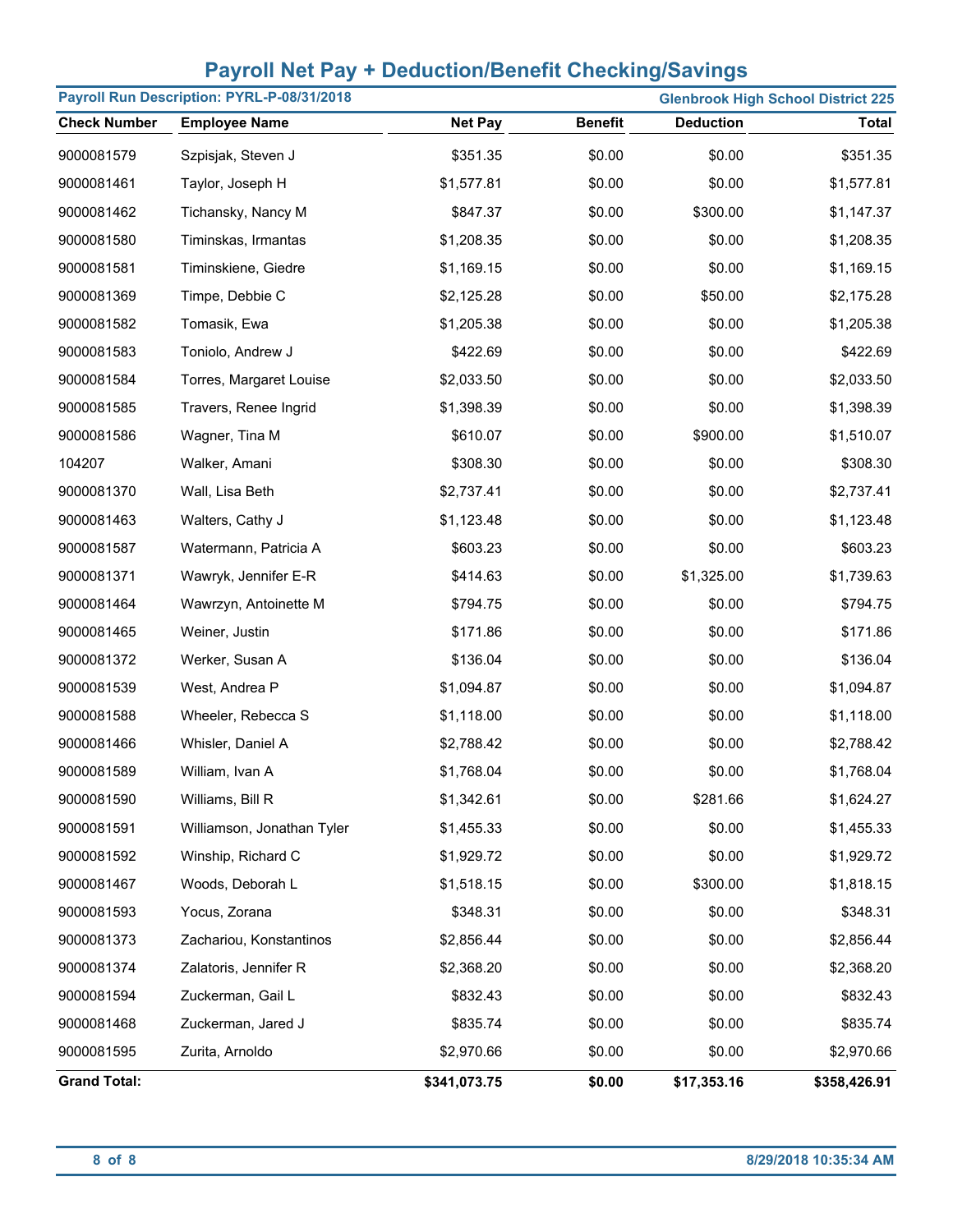|                       |                                 | AP Run: AP-P-08/31/2018 ---- Post Date: 2018-08-31 - AP Run Type: R |             |                                 |                                                    |                              | <b>Glenbrook High School District 225</b> |                     |
|-----------------------|---------------------------------|---------------------------------------------------------------------|-------------|---------------------------------|----------------------------------------------------|------------------------------|-------------------------------------------|---------------------|
| <b>Check Date</b>     | <b>Check Number</b>             | <b>Payment Type</b>                                                 | <b>Name</b> |                                 |                                                    |                              |                                           | <b>Check Amount</b> |
| 08/31/2018            | 104215                          | Check                                                               |             |                                 | Fidelity Security Life Insurance Co. (FSL), eyemed |                              |                                           | 3,648.99            |
| <b>Invoice Number</b> | <b>Description</b>              |                                                                     |             | <b>Invoice Date</b>             | <b>Invoice Amount Account</b>                      |                              |                                           | <b>Amount</b>       |
| 163619840             | BILLING PERIOD: SEPT, 2018      |                                                                     |             | 08/31/2018                      | 3,648.99                                           | 10 L 100 4560 0230 00 000000 |                                           | 1,041.33            |
|                       |                                 |                                                                     |             |                                 |                                                    | Administraton                | / Undefined                               |                     |
|                       |                                 |                                                                     |             |                                 |                                                    | 20 L 100 4560 0230 00 000000 |                                           | 2,530.66            |
|                       |                                 |                                                                     |             |                                 |                                                    | Administraton                | Undefined                                 |                     |
|                       |                                 |                                                                     |             |                                 |                                                    | 95 L 100 4560 0230 00 000000 |                                           | 77.00               |
|                       |                                 |                                                                     |             |                                 |                                                    | Administraton                | Undefined                                 |                     |
| 08/31/2018            | 104216                          | Check                                                               |             | ReliaStar Life Insurance Co     |                                                    |                              |                                           | 20,203.72           |
| <b>Invoice Number</b> | <b>Description</b>              |                                                                     |             | <b>Invoice Date</b>             | <b>Invoice Amount Account</b>                      |                              |                                           | <b>Amount</b>       |
| 12A0508875            | Biling Period: 9/1/18 - 9/30/18 |                                                                     |             | 08/31/2018                      | 20,203.72                                          |                              |                                           |                     |
|                       |                                 |                                                                     |             |                                 |                                                    | 10 L 100 4560 2000 00 000000 |                                           | 19,795.00           |
|                       |                                 |                                                                     |             |                                 |                                                    | Administraton                | Undefined                                 |                     |
|                       |                                 |                                                                     |             |                                 |                                                    | 20 L 100 4560 2000 00 000000 |                                           | 403.11              |
|                       |                                 |                                                                     |             |                                 |                                                    | Administraton                | Undefined                                 |                     |
|                       |                                 |                                                                     |             |                                 |                                                    | 40 L 100 4560 2000 00 000000 |                                           | 5.61                |
|                       |                                 |                                                                     |             |                                 |                                                    | Administraton                | / Undefined                               |                     |
| 08/31/2018            | 201701020                       | <b>Wire Transfer</b>                                                |             | AXA Equitable Insurance Company |                                                    |                              |                                           | 2,350.00            |
| <b>Invoice Number</b> | <b>Description</b>              |                                                                     |             | <b>Invoice Date</b>             | <b>Invoice Amount Account</b>                      |                              |                                           | Amount              |
| 3T020.08312018.D      |                                 | 3T020 - AXA Equit 403b for PYRL-P-08/31/2018                        |             | 08/31/2018                      | 2,350.00                                           | 10 L 100 4555 0000 00 000000 |                                           | 1,075.00            |
|                       |                                 |                                                                     |             |                                 |                                                    | Administraton                | / Undefined                               |                     |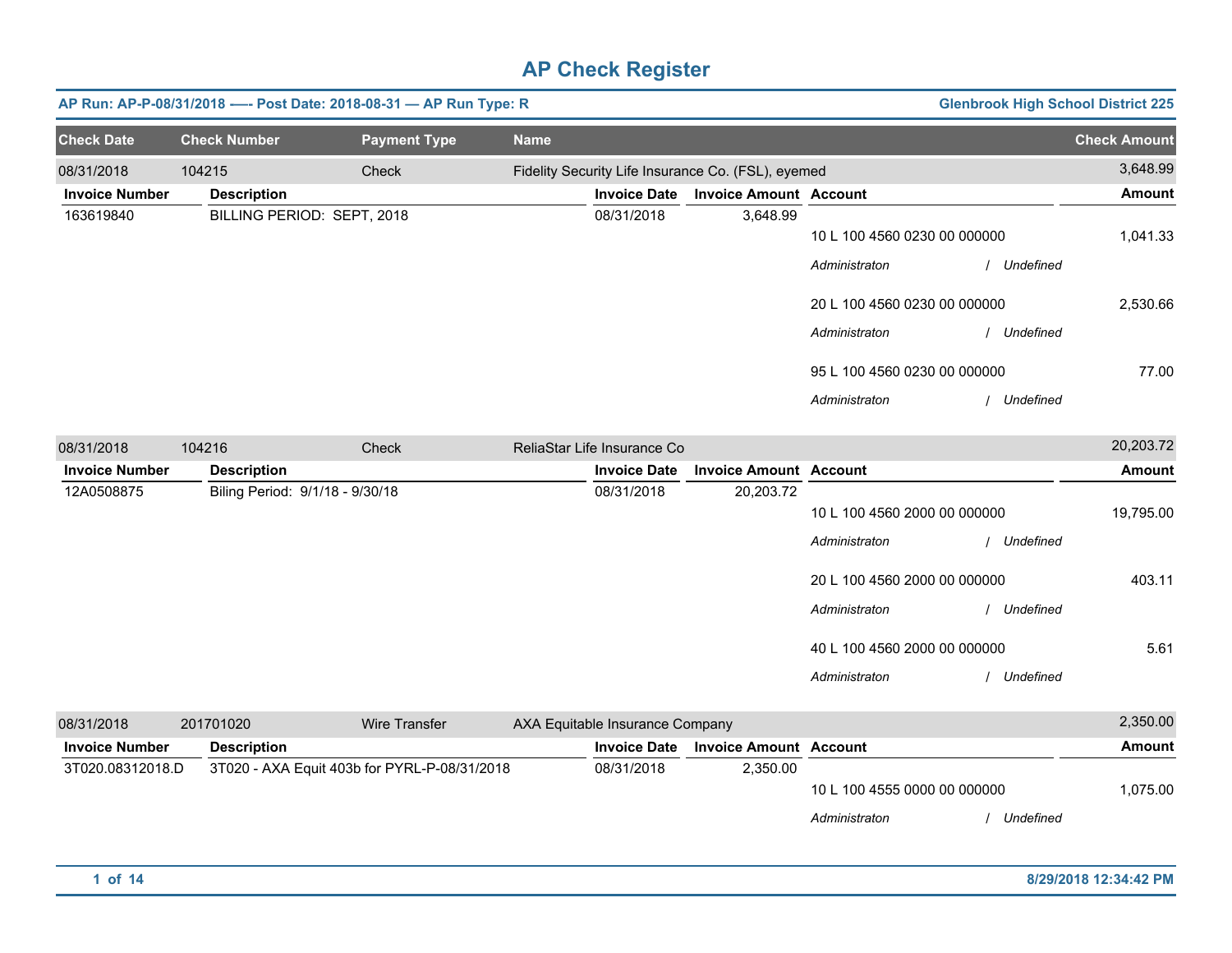|                       | AP Run: AP-P-08/31/2018 ---- Post Date: 2018-08-31 - AP Run Type: R<br><b>Glenbrook High School District 225</b> |                            |                                             |             |                                      |                               |                                               |                  |                     |
|-----------------------|------------------------------------------------------------------------------------------------------------------|----------------------------|---------------------------------------------|-------------|--------------------------------------|-------------------------------|-----------------------------------------------|------------------|---------------------|
| <b>Check Date</b>     |                                                                                                                  | <b>Check Number</b>        | <b>Payment Type</b>                         | <b>Name</b> |                                      |                               |                                               |                  | <b>Check Amount</b> |
| 08/31/2018            |                                                                                                                  | 201701020                  | <b>Wire Transfer</b>                        |             | AXA Equitable Insurance Company      |                               |                                               |                  | 2,350.00            |
| <b>Invoice Number</b> |                                                                                                                  | <b>Description</b>         |                                             |             | <b>Invoice Date</b>                  | <b>Invoice Amount Account</b> |                                               |                  | <b>Amount</b>       |
|                       |                                                                                                                  |                            |                                             |             |                                      |                               | 20 L 100 4555 0000 00 000000                  |                  | 1,275.00            |
|                       |                                                                                                                  |                            |                                             |             |                                      |                               | Administraton                                 | / Undefined      |                     |
| 08/31/2018            |                                                                                                                  | 201701021                  | <b>Wire Transfer</b>                        |             | AXA Equitable Insurance Company ROTH |                               |                                               |                  | 250.00              |
| <b>Invoice Number</b> |                                                                                                                  | <b>Description</b>         |                                             |             | <b>Invoice Date</b>                  | <b>Invoice Amount Account</b> |                                               |                  | <b>Amount</b>       |
| 3R020.08312018.D      |                                                                                                                  |                            | 3R020 - AXA 403b Roth for PYRL-P-08/31/2018 |             | 08/31/2018                           | 250.00                        | 20 L 100 4555 0000 00 000000<br>Administraton | / Undefined      | 250.00              |
| 08/31/2018            |                                                                                                                  | 201701022                  | Wire Transfer                               |             | Blue Cross Blue Shield Of II         |                               |                                               |                  | 1,375,293.43        |
| <b>Invoice Number</b> |                                                                                                                  | <b>Description</b>         |                                             |             | <b>Invoice Date</b>                  | <b>Invoice Amount Account</b> |                                               |                  | <b>Amount</b>       |
| 84823030006           |                                                                                                                  | BCBS HMO JULY 2018 INVOICE |                                             |             | 08/31/2018                           | 318,851.50                    | 10 L 100 4560 0000 00 830000<br>Administraton | / Retiree HMO-IL | 668.19              |
|                       |                                                                                                                  |                            |                                             |             |                                      |                               | 10 L 100 4560 0000 00 840000<br>Administraton | / Retiree BA-HMO | 10,974.38           |
|                       |                                                                                                                  |                            |                                             |             |                                      |                               | 10 L 100 4560 1200 00 000000<br>Administraton | / Undefined      | 183,650.86          |
|                       |                                                                                                                  |                            |                                             |             |                                      |                               | 10 L 100 4560 1300 00 000000<br>Administraton | / Undefined      | 82,357.95           |
|                       |                                                                                                                  |                            |                                             |             |                                      |                               | 20 L 100 4560 1200 00 000000<br>Administraton | / Undefined      | 27,684.04           |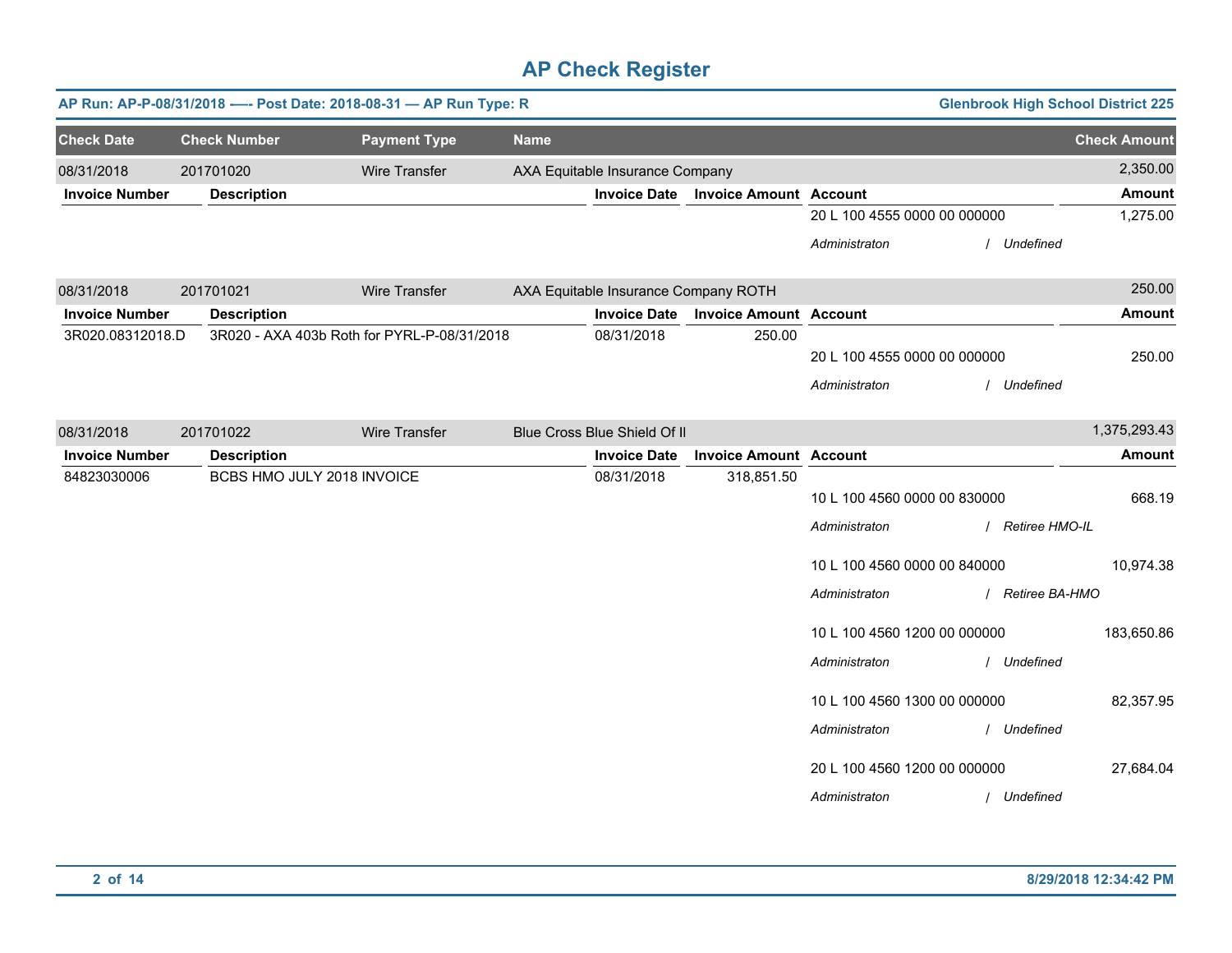|                       | <b>Glenbrook High School District 225</b><br>AP Run: AP-P-08/31/2018 ---- Post Date: 2018-08-31 - AP Run Type: R |                     |             |                              |                               |                              |  |                                        |                     |
|-----------------------|------------------------------------------------------------------------------------------------------------------|---------------------|-------------|------------------------------|-------------------------------|------------------------------|--|----------------------------------------|---------------------|
| <b>Check Date</b>     | <b>Check Number</b>                                                                                              | <b>Payment Type</b> | <b>Name</b> |                              |                               |                              |  |                                        | <b>Check Amount</b> |
| 08/31/2018            | 201701022                                                                                                        | Wire Transfer       |             | Blue Cross Blue Shield Of II |                               |                              |  |                                        | 1,375,293.43        |
| <b>Invoice Number</b> | <b>Description</b>                                                                                               |                     |             | <b>Invoice Date</b>          | <b>Invoice Amount Account</b> |                              |  |                                        | <b>Amount</b>       |
|                       |                                                                                                                  |                     |             |                              |                               | 20 L 100 4560 1300 00 000000 |  |                                        | 13,023.37           |
|                       |                                                                                                                  |                     |             |                              |                               | Administraton                |  | / Undefined                            |                     |
|                       |                                                                                                                  |                     |             |                              |                               | 95 L 100 4560 1200 00 000000 |  |                                        | 306.11              |
|                       |                                                                                                                  |                     |             |                              |                               | Administraton                |  | / Undefined                            |                     |
|                       |                                                                                                                  |                     |             |                              |                               | 95 L 100 4560 1300 00 000000 |  |                                        | 186.60              |
|                       |                                                                                                                  |                     |             |                              |                               | Administraton                |  | / Undefined                            |                     |
| 84823080001           | BCBS PPO JULY 2018 INVOICE                                                                                       |                     |             | 08/31/2018                   | 1,056,441.93                  |                              |  |                                        |                     |
|                       |                                                                                                                  |                     |             |                              |                               | 10 L 100 4560 0000 00 810000 |  |                                        | 34,848.45           |
|                       |                                                                                                                  |                     |             |                              |                               | Administraton                |  | / Retiree Low-Deductible<br><b>PPO</b> |                     |
|                       |                                                                                                                  |                     |             |                              |                               | 10 L 100 4560 0000 00 850000 |  |                                        | 5,530.35            |
|                       |                                                                                                                  |                     |             |                              |                               | Administraton                |  | / Retiree Dental                       |                     |
|                       |                                                                                                                  |                     |             |                              |                               | 10 L 100 4560 1100 00 000000 |  |                                        | 671,988.03          |
|                       |                                                                                                                  |                     |             |                              |                               | Administraton                |  | / Undefined                            |                     |
|                       |                                                                                                                  |                     |             |                              |                               | 10 L 100 4560 1105 00 000000 |  |                                        | 261,343.95          |
|                       |                                                                                                                  |                     |             |                              |                               | Administraton                |  | / Undefined                            |                     |
|                       |                                                                                                                  |                     |             |                              |                               | 10 L 100 4560 1400 00 000000 |  |                                        | 63,339.34           |
|                       |                                                                                                                  |                     |             |                              |                               | Administraton                |  | / Undefined                            |                     |
|                       |                                                                                                                  |                     |             |                              |                               | 20 L 100 4560 1100 00 000000 |  |                                        | 12,466.10           |
|                       |                                                                                                                  |                     |             |                              |                               | Administraton                |  | / Undefined                            |                     |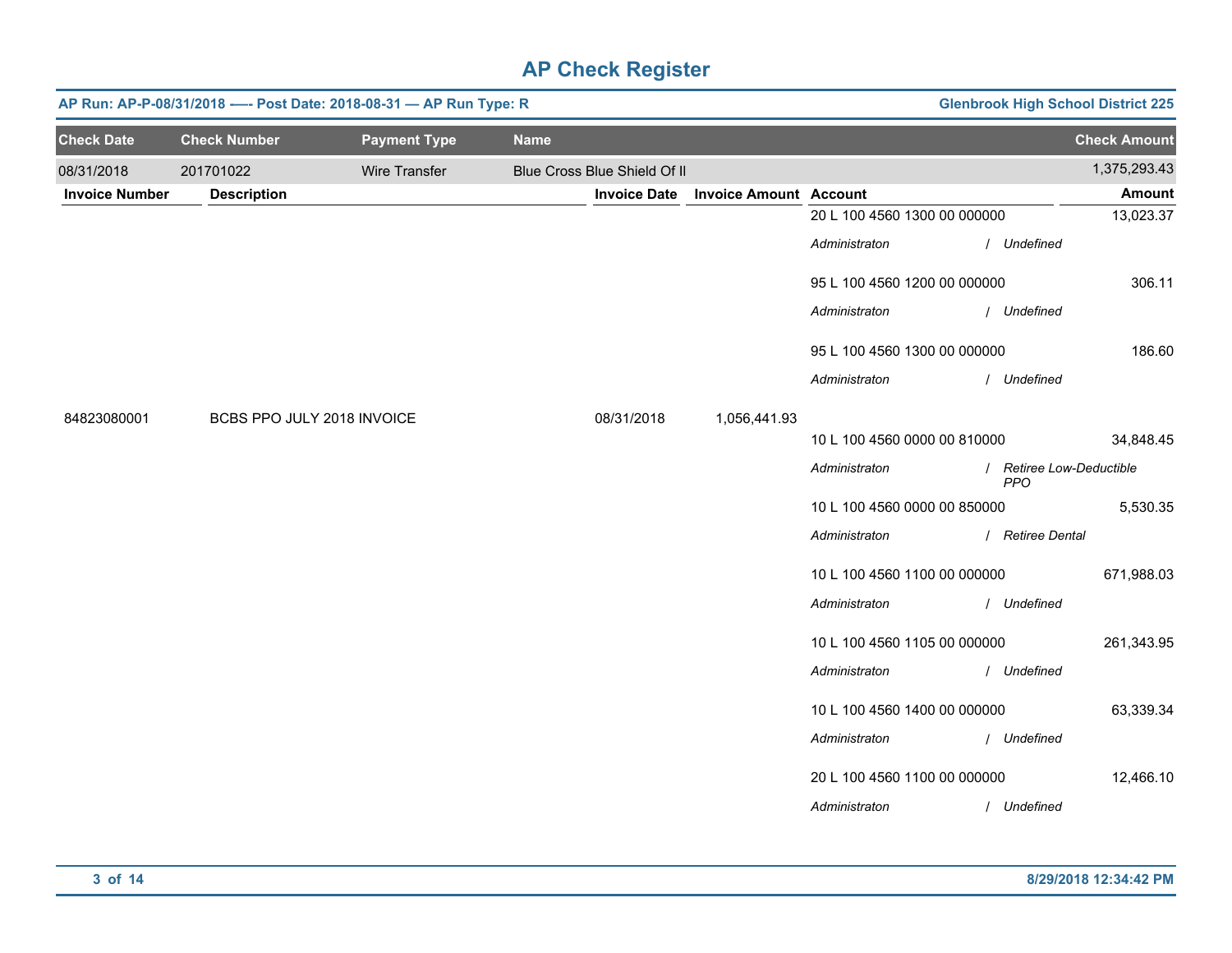|                       |                     | AP Run: AP-P-08/31/2018 ---- Post Date: 2018-08-31 - AP Run Type: R |                              | <b>Glenbrook High School District 225</b> |                              |             |                     |
|-----------------------|---------------------|---------------------------------------------------------------------|------------------------------|-------------------------------------------|------------------------------|-------------|---------------------|
| <b>Check Date</b>     | <b>Check Number</b> | <b>Payment Type</b>                                                 | <b>Name</b>                  |                                           |                              |             | <b>Check Amount</b> |
| 08/31/2018            | 201701022           | Wire Transfer                                                       | Blue Cross Blue Shield Of II |                                           |                              |             | 1,375,293.43        |
| <b>Invoice Number</b> | <b>Description</b>  |                                                                     | <b>Invoice Date</b>          | <b>Invoice Amount Account</b>             |                              |             | <b>Amount</b>       |
|                       |                     |                                                                     |                              |                                           | 20 L 100 4560 1105 00 000000 |             | 967.91              |
|                       |                     |                                                                     |                              |                                           | Administraton                | / Undefined |                     |
|                       |                     |                                                                     |                              |                                           | 20 L 100 4560 1400 00 000000 |             | 2,802.74            |
|                       |                     |                                                                     |                              |                                           | Administraton                | / Undefined |                     |
|                       |                     |                                                                     |                              |                                           | 40 L 100 4560 1105 00 000000 |             | 1,291.96            |
|                       |                     |                                                                     |                              |                                           | Administraton                | / Undefined |                     |
|                       |                     |                                                                     |                              |                                           | 40 L 100 4560 1400 00 000000 |             | 32.05               |
|                       |                     |                                                                     |                              |                                           | Administraton                | Undefined   |                     |
|                       |                     |                                                                     |                              |                                           | 95 L 100 4560 1100 00 000000 |             | 1,056.78            |
|                       |                     |                                                                     |                              |                                           | Administraton                | Undefined   |                     |
|                       |                     |                                                                     |                              |                                           | 95 L 100 4560 1105 00 000000 |             | 645.99              |
|                       |                     |                                                                     |                              |                                           | Administraton                | / Undefined |                     |
|                       |                     |                                                                     |                              |                                           | 95 L 100 4560 1400 00 000000 |             | 128.28              |
|                       |                     |                                                                     |                              |                                           | Administraton                | Undefined   |                     |

| 08/31/2018            | 201701023          | Wire Transfer                                | Expert Pay |                     |                               |                              |           | 1,589.30 |
|-----------------------|--------------------|----------------------------------------------|------------|---------------------|-------------------------------|------------------------------|-----------|----------|
| <b>Invoice Number</b> | <b>Description</b> |                                              |            | <b>Invoice Date</b> | <b>Invoice Amount Account</b> |                              |           | Amount   |
| 8W000.08312018.D      |                    | 8W000 - Wage Deduction for PYRL-P-08/31/2018 |            | 08/31/2018          | .589.30                       |                              |           |          |
|                       |                    |                                              |            |                     |                               | 10 L 100 4590 0000 00 000000 |           | 634.65   |
|                       |                    |                                              |            |                     |                               | Administraton                | Undefined |          |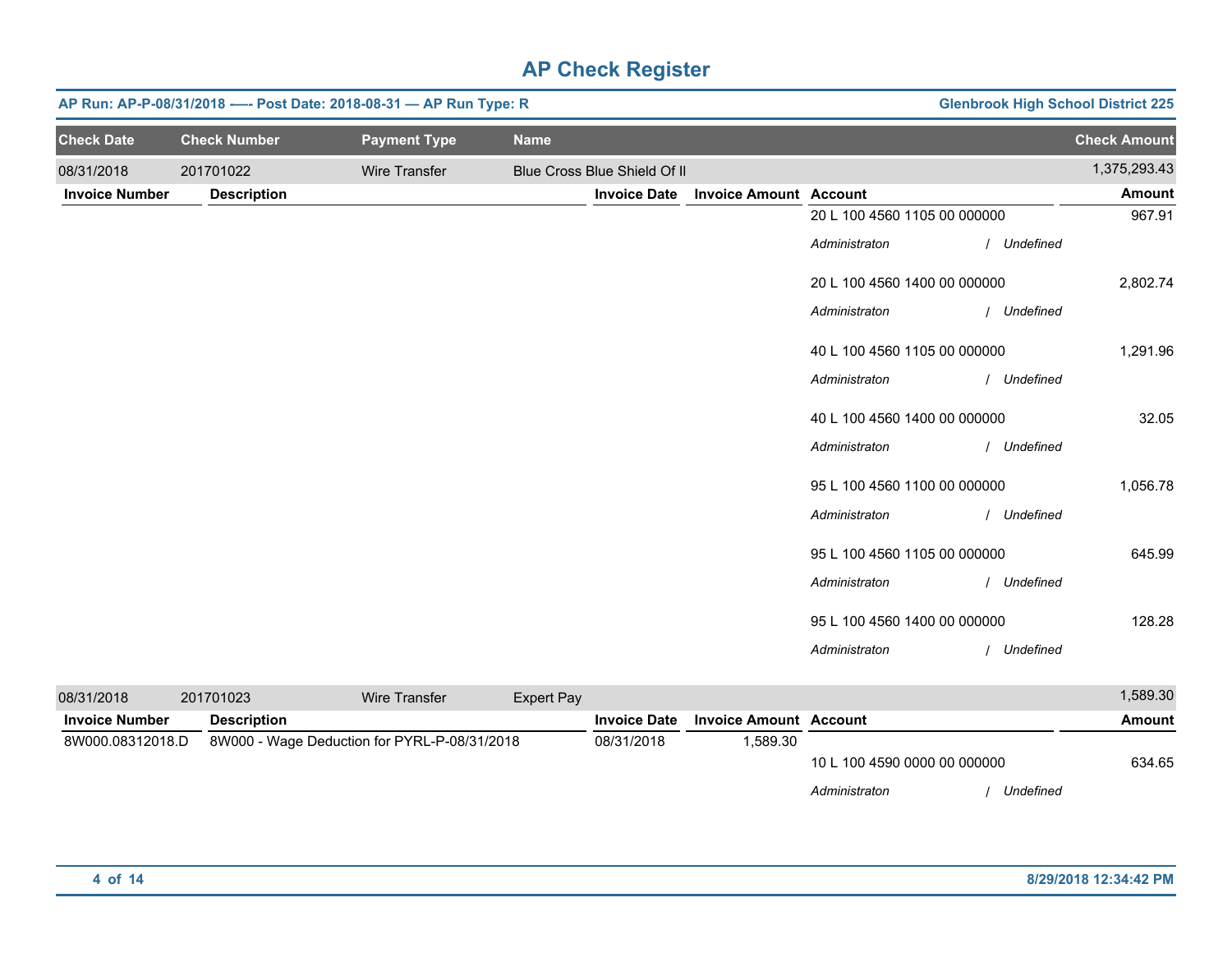|                       |                     | AP Run: AP-P-08/31/2018 ---- Post Date: 2018-08-31 - AP Run Type: R |                             |                                  |                               |                              | <b>Glenbrook High School District 225</b> |                     |
|-----------------------|---------------------|---------------------------------------------------------------------|-----------------------------|----------------------------------|-------------------------------|------------------------------|-------------------------------------------|---------------------|
| <b>Check Date</b>     | <b>Check Number</b> | <b>Payment Type</b>                                                 | <b>Name</b>                 |                                  |                               |                              |                                           | <b>Check Amount</b> |
| 08/31/2018            | 201701023           | <b>Wire Transfer</b>                                                | <b>Expert Pay</b>           |                                  |                               |                              |                                           | 1,589.30            |
| <b>Invoice Number</b> | <b>Description</b>  |                                                                     |                             | <b>Invoice Date</b>              | <b>Invoice Amount</b>         | <b>Account</b>               |                                           | <b>Amount</b>       |
|                       |                     |                                                                     |                             |                                  |                               | 20 L 100 4590 0000 00 000000 |                                           | 954.65              |
|                       |                     |                                                                     |                             |                                  |                               | Administraton                | Undefined                                 |                     |
| 08/31/2018            | 201701024           | <b>Wire Transfer</b>                                                | <b>Fidelity Investments</b> |                                  |                               |                              |                                           | 445.00              |
| <b>Invoice Number</b> | <b>Description</b>  |                                                                     |                             | <b>Invoice Date</b>              | <b>Invoice Amount Account</b> |                              |                                           | <b>Amount</b>       |
| 3T030.08312018.D      |                     | 3T030 - Fidelity 403b for PYRL-P-08/31/2018                         |                             | 08/31/2018                       | 445.00                        |                              |                                           |                     |
|                       |                     |                                                                     |                             |                                  |                               | 10 L 100 4555 0000 00 000000 |                                           | 380.00              |
|                       |                     |                                                                     |                             |                                  |                               | Administraton                | Undefined                                 |                     |
|                       |                     |                                                                     |                             |                                  |                               | 20 L 100 4555 0000 00 000000 |                                           | 65.00               |
|                       |                     |                                                                     |                             |                                  |                               | Administraton                | Undefined                                 |                     |
| 08/31/2018            | 201701025           | <b>Wire Transfer</b>                                                |                             | <b>Fidelity Investments ROTH</b> |                               |                              |                                           | 50.00               |
| <b>Invoice Number</b> | <b>Description</b>  |                                                                     |                             | <b>Invoice Date</b>              | <b>Invoice Amount</b>         | <b>Account</b>               |                                           | <b>Amount</b>       |
| 3R030.08312018.D      |                     | 3R030 - Fidelity 403b Roth for PYRL-P-08/31/2018                    |                             | 08/31/2018                       | 50.00                         |                              |                                           |                     |
|                       |                     |                                                                     |                             |                                  |                               | 10 L 100 4555 0000 00 000000 |                                           | 50.00               |
|                       |                     |                                                                     |                             |                                  |                               | Administraton                | Undefined                                 |                     |
| 08/31/2018            | 201701026           | Wire Transfer                                                       |                             | Great American Life Insurance Co |                               |                              |                                           | 250.00              |
| <b>Invoice Number</b> | <b>Description</b>  |                                                                     |                             | <b>Invoice Date</b>              | <b>Invoice Amount Account</b> |                              |                                           | <b>Amount</b>       |
| 3T050.08312018.D      |                     | 3T050 - GreatAme/Lincoln 403b for PYRL-P-08/31/2018                 |                             | 08/31/2018                       | 250.00                        |                              |                                           |                     |
|                       |                     |                                                                     |                             |                                  |                               | 10 L 100 4555 0000 00 000000 |                                           | 200.00              |
|                       |                     |                                                                     |                             |                                  |                               | Administraton                | Undefined                                 |                     |
|                       |                     |                                                                     |                             |                                  |                               | 20 L 100 4555 0000 00 000000 |                                           | 50.00               |
|                       |                     |                                                                     |                             |                                  |                               | Administraton                | Undefined                                 |                     |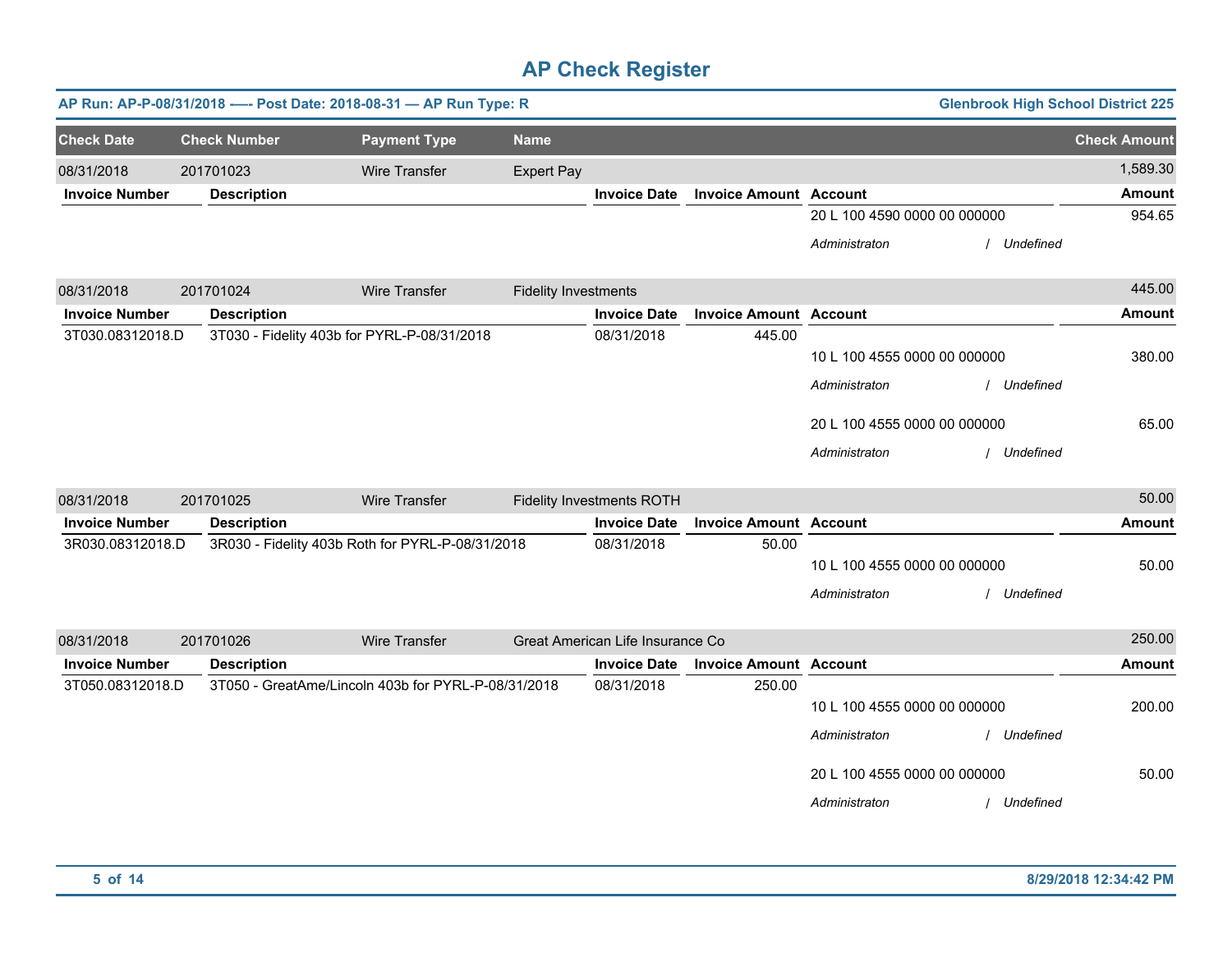| AP Run: AP-P-08/31/2018 ---- Post Date: 2018-08-31 - AP Run Type: R<br><b>Glenbrook High School District 225</b> |  |                     |                                                                      |             |                                    |                               |                                               |                          |
|------------------------------------------------------------------------------------------------------------------|--|---------------------|----------------------------------------------------------------------|-------------|------------------------------------|-------------------------------|-----------------------------------------------|--------------------------|
| <b>Check Date</b>                                                                                                |  | <b>Check Number</b> | <b>Payment Type</b>                                                  | <b>Name</b> |                                    |                               |                                               | <b>Check Amount</b>      |
| 08/31/2018                                                                                                       |  | 201701027           | <b>Wire Transfer</b>                                                 |             | Illinois Dept Of Revenue           |                               |                                               | 21,989.36                |
| <b>Invoice Number</b>                                                                                            |  | <b>Description</b>  |                                                                      |             | <b>Invoice Date</b>                | <b>Invoice Amount Account</b> |                                               | <b>Amount</b>            |
| 9SIT0.08312018.D                                                                                                 |  |                     | 9SIT0 - Illinois Stat Tax for PYRL-P-08/31/2018                      |             | 08/31/2018                         | 21,899.36                     | 10 L 100 4530 0000 00 000000<br>Administraton | 13,313.41<br>/ Undefined |
|                                                                                                                  |  |                     |                                                                      |             |                                    |                               | 20 L 100 4530 0000 00 000000                  | 8,106.52                 |
|                                                                                                                  |  |                     |                                                                      |             |                                    |                               | Administraton<br>40 L 100 4530 0000 00 000000 | / Undefined<br>84.64     |
|                                                                                                                  |  |                     |                                                                      |             |                                    |                               | Administraton                                 | / Undefined              |
|                                                                                                                  |  |                     |                                                                      |             |                                    |                               | 95 L 100 4530 0000 00 000000                  | 394.79                   |
|                                                                                                                  |  |                     |                                                                      |             |                                    |                               | Administraton                                 | / Undefined              |
| 9SITA.08312018.D                                                                                                 |  |                     | 9SITA - Additional IL State Tax Amt for PYRL-P-08/31/2018 08/31/2018 |             |                                    | 90.00                         |                                               |                          |
|                                                                                                                  |  |                     |                                                                      |             |                                    |                               | 10 L 100 4530 0000 00 000000                  | 90.00                    |
|                                                                                                                  |  |                     |                                                                      |             |                                    |                               | Administraton                                 | / Undefined              |
| 08/31/2018                                                                                                       |  | 201701028           | <b>Wire Transfer</b>                                                 |             | Illinois Municipal Retirement Fund |                               |                                               | 73,178.42                |
| <b>Invoice Number</b>                                                                                            |  | <b>Description</b>  |                                                                      |             | <b>Invoice Date</b>                | <b>Invoice Amount Account</b> |                                               | <b>Amount</b>            |
| 21500.08312018.D                                                                                                 |  | 08/31/2018          | 21500 - IMRF Voluntary Addt'l Contrib for PYRL-P-                    |             | 08/31/2018                         | 6,979.78                      |                                               |                          |
|                                                                                                                  |  |                     |                                                                      |             |                                    |                               | 10 L 100 4540 0000 00 000000                  | 5,938.73                 |
|                                                                                                                  |  |                     |                                                                      |             |                                    |                               | Administraton                                 | Undefined                |
|                                                                                                                  |  |                     |                                                                      |             |                                    |                               | 20 L 100 4540 0000 00 000000                  | 1,041.05                 |
|                                                                                                                  |  |                     |                                                                      |             |                                    |                               | Administraton                                 | / Undefined              |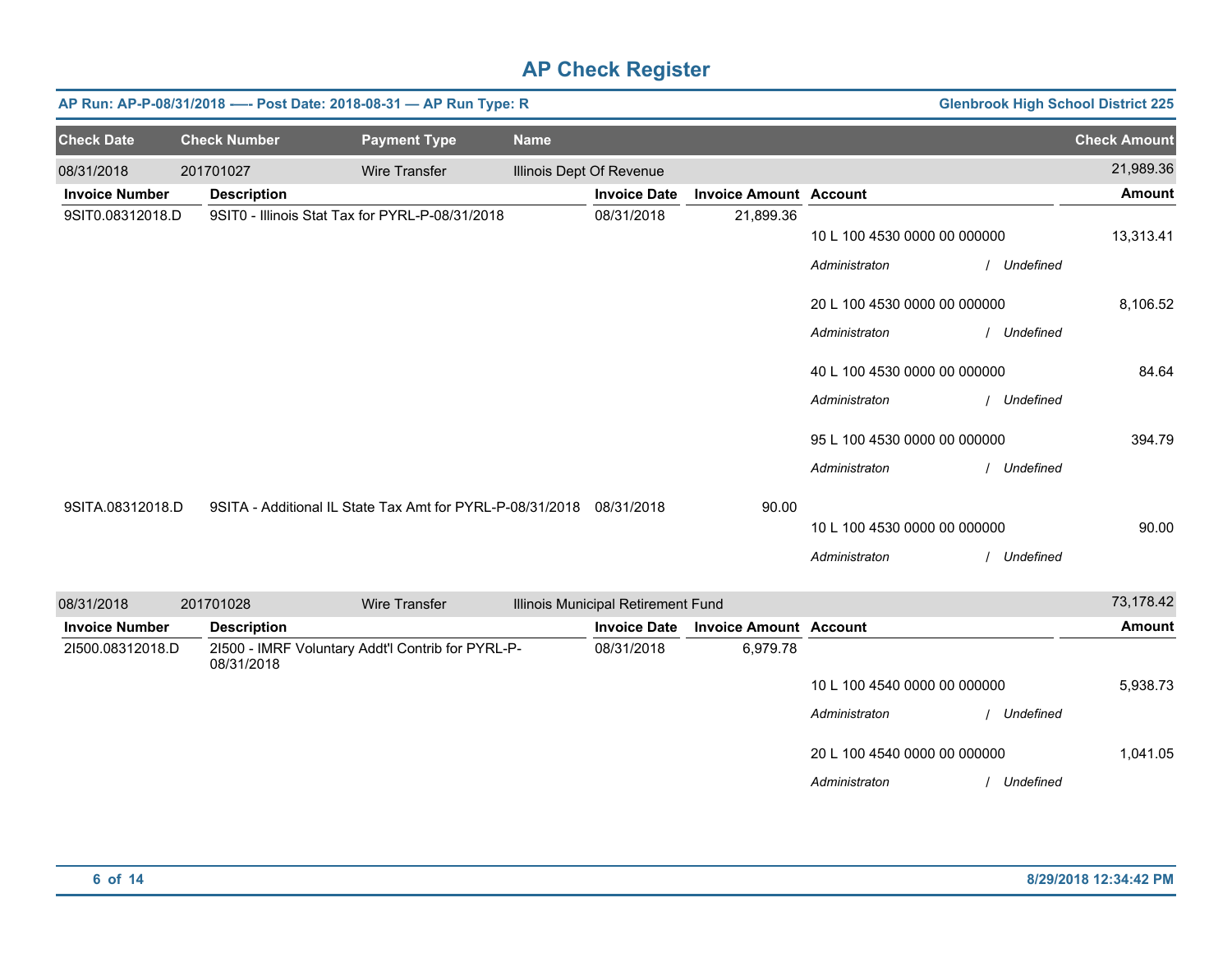|                       |                     |                                    | AP Run: AP-P-08/31/2018 ---- Post Date: 2018-08-31 - AP Run Type: R |                          |                                      |                               |                              | <b>Glenbrook High School District 225</b> |                     |
|-----------------------|---------------------|------------------------------------|---------------------------------------------------------------------|--------------------------|--------------------------------------|-------------------------------|------------------------------|-------------------------------------------|---------------------|
| <b>Check Date</b>     | <b>Check Number</b> |                                    | <b>Payment Type</b>                                                 | <b>Name</b>              |                                      |                               |                              |                                           | <b>Check Amount</b> |
| 08/31/2018            | 201701028           |                                    | <b>Wire Transfer</b>                                                |                          | Illinois Municipal Retirement Fund   |                               |                              |                                           | 73,178.42           |
| <b>Invoice Number</b> |                     | <b>Description</b>                 |                                                                     |                          | <b>Invoice Date</b>                  | <b>Invoice Amount Account</b> |                              |                                           | <b>Amount</b>       |
|                       |                     |                                    |                                                                     |                          |                                      |                               | 40 L 100 4540 0000 00 000000 |                                           | 0.00                |
|                       |                     |                                    |                                                                     |                          |                                      |                               | Administraton                | / Undefined                               |                     |
| 2IE00.08312018.D      |                     | 21E00 - IMRF for PYRL-P-08/31/2018 |                                                                     |                          | 08/31/2018                           | 20,701.45                     |                              |                                           |                     |
|                       |                     |                                    |                                                                     |                          |                                      |                               | 50 L 100 4540 0000 00 000000 |                                           | 20,701.45           |
|                       |                     |                                    |                                                                     |                          |                                      |                               | Administraton                | / Undefined                               |                     |
| 2IR00.08312018.B      |                     | 2IR00 - IMRF for PYRL-P-08/31/2018 |                                                                     |                          | 08/31/2018                           | 45,497.19                     |                              |                                           |                     |
|                       |                     |                                    |                                                                     |                          |                                      |                               | 50 L 100 4540 0000 00 000000 |                                           | 45,497.19           |
|                       |                     |                                    |                                                                     |                          |                                      |                               | Administraton                | Undefined                                 |                     |
| 08/31/2018            | 201701029           |                                    | <b>Wire Transfer</b>                                                |                          | ING Retirement Plans / Northern Life |                               |                              |                                           | 215.00              |
| <b>Invoice Number</b> |                     | <b>Description</b>                 |                                                                     |                          | <b>Invoice Date</b>                  | <b>Invoice Amount Account</b> |                              |                                           | <b>Amount</b>       |
| 3T070.08312018.D      |                     |                                    | 3T070 - VOYA/ING 403b for PYRL-P-08/31/2018                         |                          | 08/31/2018                           | 215.00                        | 10 L 100 4555 0000 00 000000 |                                           | 215.00              |
|                       |                     |                                    |                                                                     |                          |                                      |                               | Administraton                | Undefined                                 |                     |
| 08/31/2018            | 201701030           |                                    | <b>Wire Transfer</b>                                                | <b>ING Windsor ILIAC</b> |                                      |                               |                              |                                           | 35.00               |
| <b>Invoice Number</b> |                     | <b>Description</b>                 |                                                                     |                          | <b>Invoice Date</b>                  | <b>Invoice Amount Account</b> |                              |                                           | <b>Amount</b>       |
| 3T075.08312018.D      |                     |                                    | 3T075 - ING/Windsor 403b for PYRL-P-08/31/2018                      |                          | 08/31/2018                           | 35.00                         | 20 L 100 4555 0000 00 000000 |                                           | 35.00               |
|                       |                     |                                    |                                                                     |                          |                                      |                               | Administraton                | Undefined                                 |                     |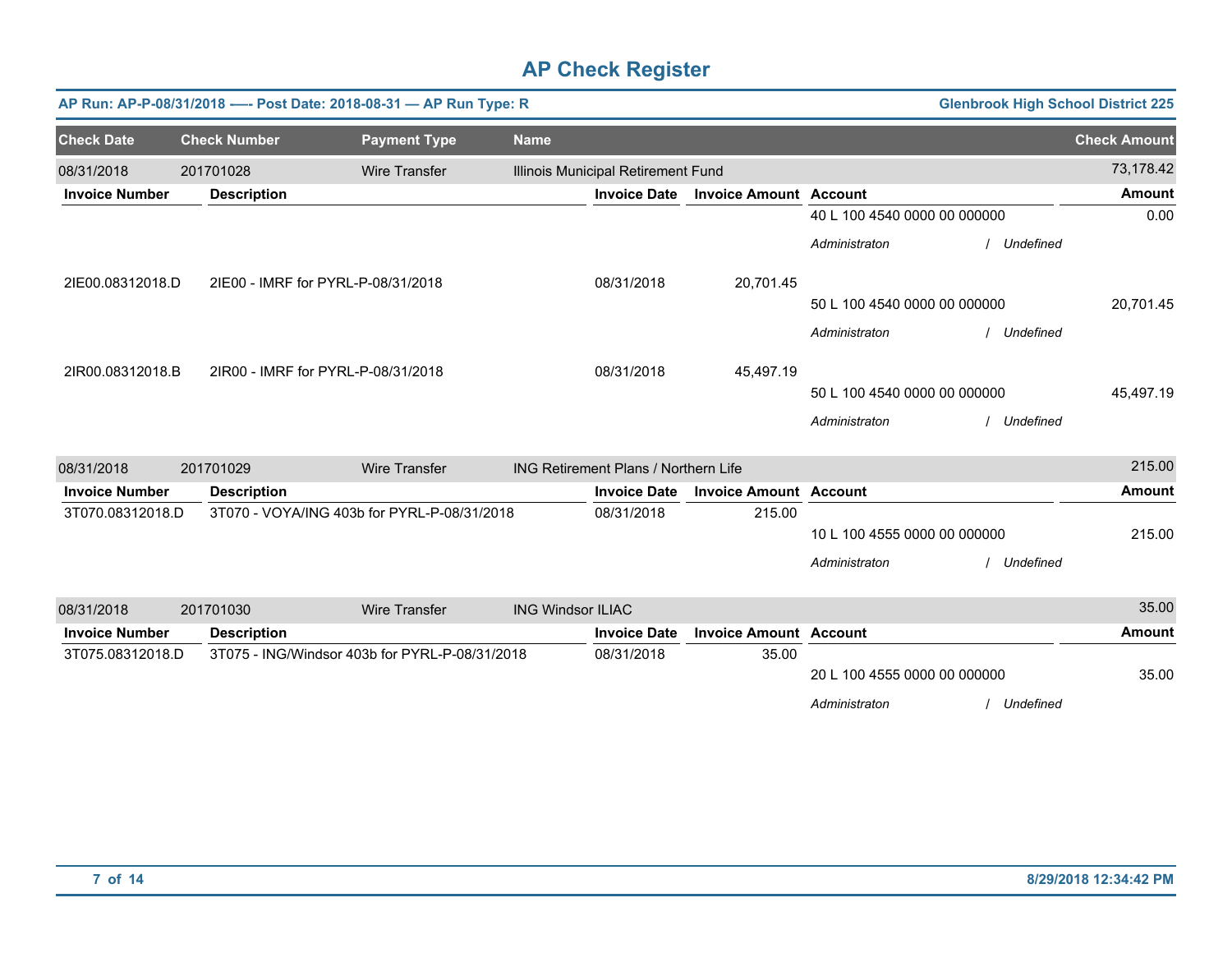|                       | AP Run: AP-P-08/31/2018 ---- Post Date: 2018-08-31 - AP Run Type: R<br><b>Glenbrook High School District 225</b> |                                                                     |             |                                 |                               |                              |             |                     |  |
|-----------------------|------------------------------------------------------------------------------------------------------------------|---------------------------------------------------------------------|-------------|---------------------------------|-------------------------------|------------------------------|-------------|---------------------|--|
| <b>Check Date</b>     | <b>Check Number</b>                                                                                              | <b>Payment Type</b>                                                 | <b>Name</b> |                                 |                               |                              |             | <b>Check Amount</b> |  |
| 08/31/2018            | 201701031                                                                                                        | <b>Wire Transfer</b>                                                |             | Internal Revenue Service Center |                               |                              |             | 115,115.90          |  |
| <b>Invoice Number</b> | <b>Description</b>                                                                                               |                                                                     |             | <b>Invoice Date</b>             | <b>Invoice Amount Account</b> |                              |             | <b>Amount</b>       |  |
| 9FICA.08312018.B      |                                                                                                                  | 9FICA - Social Security Tax for PYRL-P-08/31/2018                   |             | 08/31/2018                      | 29,043.71                     | 51 L 100 4570 0000 00 000000 |             | 29,043.71           |  |
|                       |                                                                                                                  |                                                                     |             |                                 |                               | Administraton                | / Undefined |                     |  |
| 9FICA.08312018.D      |                                                                                                                  | 9FICA - Social Security Tax for PYRL-P-08/31/2018                   |             | 08/31/2018                      | 29,043.71                     |                              |             |                     |  |
|                       |                                                                                                                  |                                                                     |             |                                 |                               | 51 L 100 4570 0000 00 000000 |             | 29,043.71           |  |
|                       |                                                                                                                  |                                                                     |             |                                 |                               | Administraton                | / Undefined |                     |  |
| 9FIT%.08312018.D      |                                                                                                                  | 9FIT% - Add Fed Tax % for PYRL-P-08/31/2018                         |             | 08/31/2018                      | 145.81                        |                              |             |                     |  |
|                       |                                                                                                                  |                                                                     |             |                                 |                               | 10 L 100 4520 0000 00 000000 |             | 145.81              |  |
|                       |                                                                                                                  |                                                                     |             |                                 |                               | Administraton                | / Undefined |                     |  |
| 9FIT0.08312018.D      |                                                                                                                  | 9FIT0 - Federal Tax for PYRL-P-08/31/2018                           |             | 08/31/2018                      | 41,274.91                     |                              |             |                     |  |
|                       |                                                                                                                  |                                                                     |             |                                 |                               | 10 L 100 4520 0000 00 000000 |             | 25,046.43           |  |
|                       |                                                                                                                  |                                                                     |             |                                 |                               | Administraton                | / Undefined |                     |  |
|                       |                                                                                                                  |                                                                     |             |                                 |                               | 20 L 100 4520 0000 00 000000 |             | 15,383.27           |  |
|                       |                                                                                                                  |                                                                     |             |                                 |                               | Administraton                | / Undefined |                     |  |
|                       |                                                                                                                  |                                                                     |             |                                 |                               | 40 L 100 4520 0000 00 000000 |             | 221.12              |  |
|                       |                                                                                                                  |                                                                     |             |                                 |                               | Administraton                | / Undefined |                     |  |
|                       |                                                                                                                  |                                                                     |             |                                 |                               |                              |             |                     |  |
|                       |                                                                                                                  |                                                                     |             |                                 |                               | 95 L 100 4520 0000 00 000000 |             | 624.09              |  |
|                       |                                                                                                                  |                                                                     |             |                                 |                               | Administraton                | / Undefined |                     |  |
| 9FITA.08312018.D      |                                                                                                                  | 9FITA - Additional Federal Tax Amt for PYRL-P-08/31/2018 08/31/2018 |             |                                 | 1,145.00                      |                              |             |                     |  |
|                       |                                                                                                                  |                                                                     |             |                                 |                               | 10 L 100 4520 0000 00 000000 |             | 730.00              |  |
|                       |                                                                                                                  |                                                                     |             |                                 |                               | Administraton                | / Undefined |                     |  |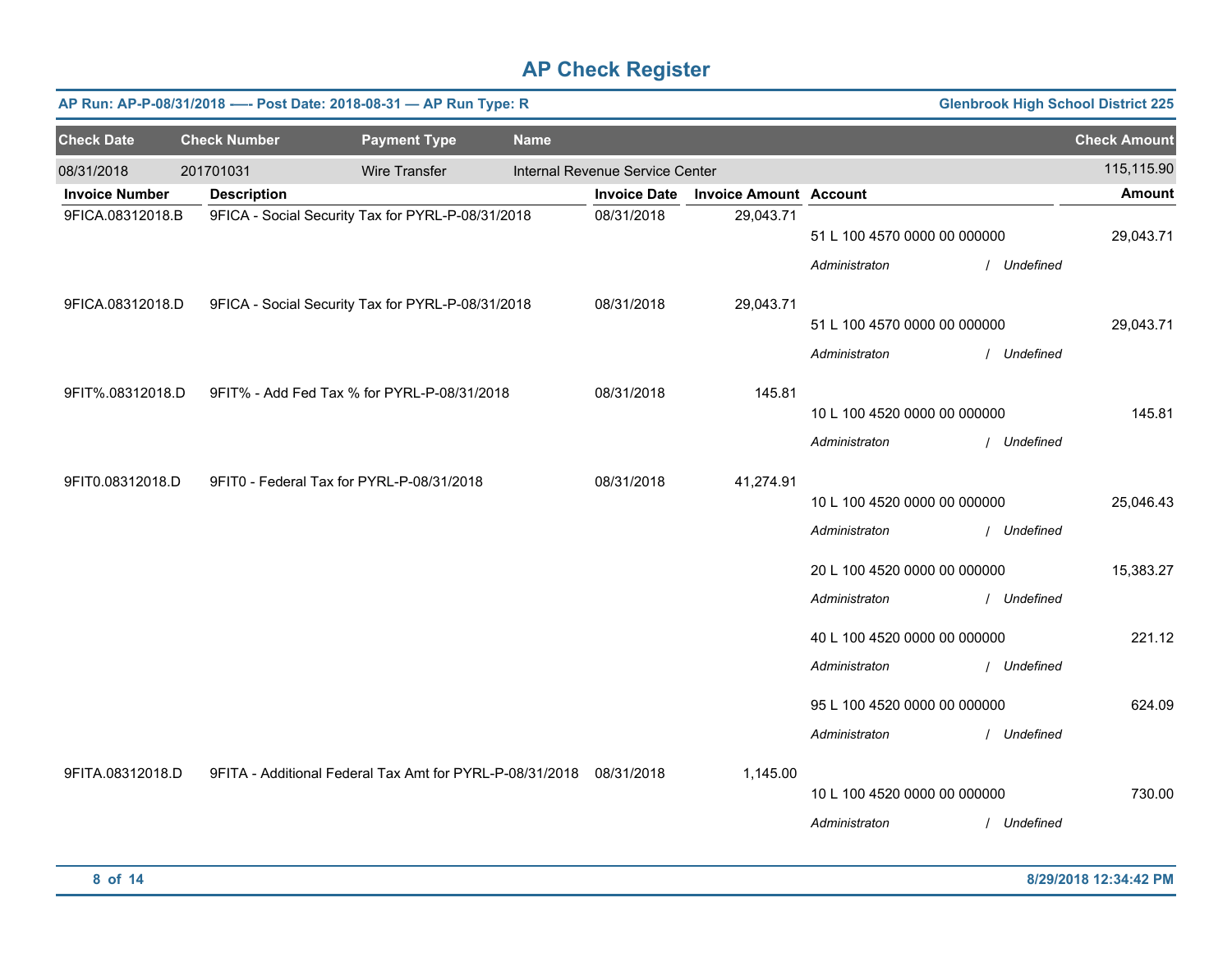|                       | AP Run: AP-P-08/31/2018 ---- Post Date: 2018-08-31 - AP Run Type: R<br><b>Glenbrook High School District 225</b> |                                                         |             |                                     |                               |                              |             |                     |  |  |
|-----------------------|------------------------------------------------------------------------------------------------------------------|---------------------------------------------------------|-------------|-------------------------------------|-------------------------------|------------------------------|-------------|---------------------|--|--|
| <b>Check Date</b>     | <b>Check Number</b>                                                                                              | <b>Payment Type</b>                                     | <b>Name</b> |                                     |                               |                              |             | <b>Check Amount</b> |  |  |
| 08/31/2018            | 201701031                                                                                                        | <b>Wire Transfer</b>                                    |             | Internal Revenue Service Center     |                               |                              |             | 115,115.90          |  |  |
| <b>Invoice Number</b> | <b>Description</b>                                                                                               |                                                         |             | <b>Invoice Date</b>                 | <b>Invoice Amount Account</b> |                              |             | <b>Amount</b>       |  |  |
|                       |                                                                                                                  |                                                         |             |                                     |                               | 20 L 100 4520 0000 00 000000 |             | 415.00              |  |  |
|                       |                                                                                                                  |                                                         |             |                                     |                               | Administraton                | Undefined   |                     |  |  |
| 9MEDI.08312018.B      |                                                                                                                  | 9MEDI - Medicare Tax for PYRL-P-08/31/2018              |             | 08/31/2018                          | 7,231.38                      |                              |             |                     |  |  |
|                       |                                                                                                                  |                                                         |             |                                     |                               | 51 L 100 4580 0000 00 000000 |             | 7,231.38            |  |  |
|                       |                                                                                                                  |                                                         |             |                                     |                               | Administraton                | / Undefined |                     |  |  |
| 9MEDI.08312018.D      |                                                                                                                  | 9MEDI - Medicare Tax for PYRL-P-08/31/2018              |             | 08/31/2018                          | 7,231.38                      |                              |             |                     |  |  |
|                       |                                                                                                                  |                                                         |             |                                     |                               | 51 L 100 4580 0000 00 000000 |             | 7,231.38            |  |  |
|                       |                                                                                                                  |                                                         |             |                                     |                               | Administraton                | Undefined   |                     |  |  |
| 08/31/2018            | 201701032                                                                                                        | <b>Wire Transfer</b>                                    |             | Lincoln Investment Planning Inc     |                               |                              |             | 1,785.00            |  |  |
| <b>Invoice Number</b> | <b>Description</b>                                                                                               |                                                         |             | <b>Invoice Date</b>                 | <b>Invoice Amount Account</b> |                              |             | <b>Amount</b>       |  |  |
| 3T080.08312018.D      |                                                                                                                  | 3T080 - Lincoln Investment 403b for PYRL-P-08/31/2018   |             | 08/31/2018                          | 1,785.00                      |                              |             |                     |  |  |
|                       |                                                                                                                  |                                                         |             |                                     |                               | 10 L 100 4555 0000 00 000000 |             | 1,600.00            |  |  |
|                       |                                                                                                                  |                                                         |             |                                     |                               | Administraton                | Undefined   |                     |  |  |
|                       |                                                                                                                  |                                                         |             |                                     |                               | 20 L 100 4555 0000 00 000000 |             | 185.00              |  |  |
|                       |                                                                                                                  |                                                         |             |                                     |                               | Administraton                | / Undefined |                     |  |  |
| 08/31/2018            | 201701033                                                                                                        | <b>Wire Transfer</b>                                    |             | Lincoln Investment Planning Inc 457 |                               |                              |             | 200.00              |  |  |
| <b>Invoice Number</b> | <b>Description</b>                                                                                               |                                                         |             | <b>Invoice Date</b>                 | <b>Invoice Amount Account</b> |                              |             | <b>Amount</b>       |  |  |
| 3S085.08312018.D      |                                                                                                                  | 3S085 - Lincoln Investment 457(b) for PYRL-P-08/31/2018 |             | 08/31/2018                          | 200.00                        |                              |             |                     |  |  |
|                       |                                                                                                                  |                                                         |             |                                     |                               | 10 L 100 4555 0000 00 000000 |             | 200.00              |  |  |
|                       |                                                                                                                  |                                                         |             |                                     |                               | Administraton                | Undefined   |                     |  |  |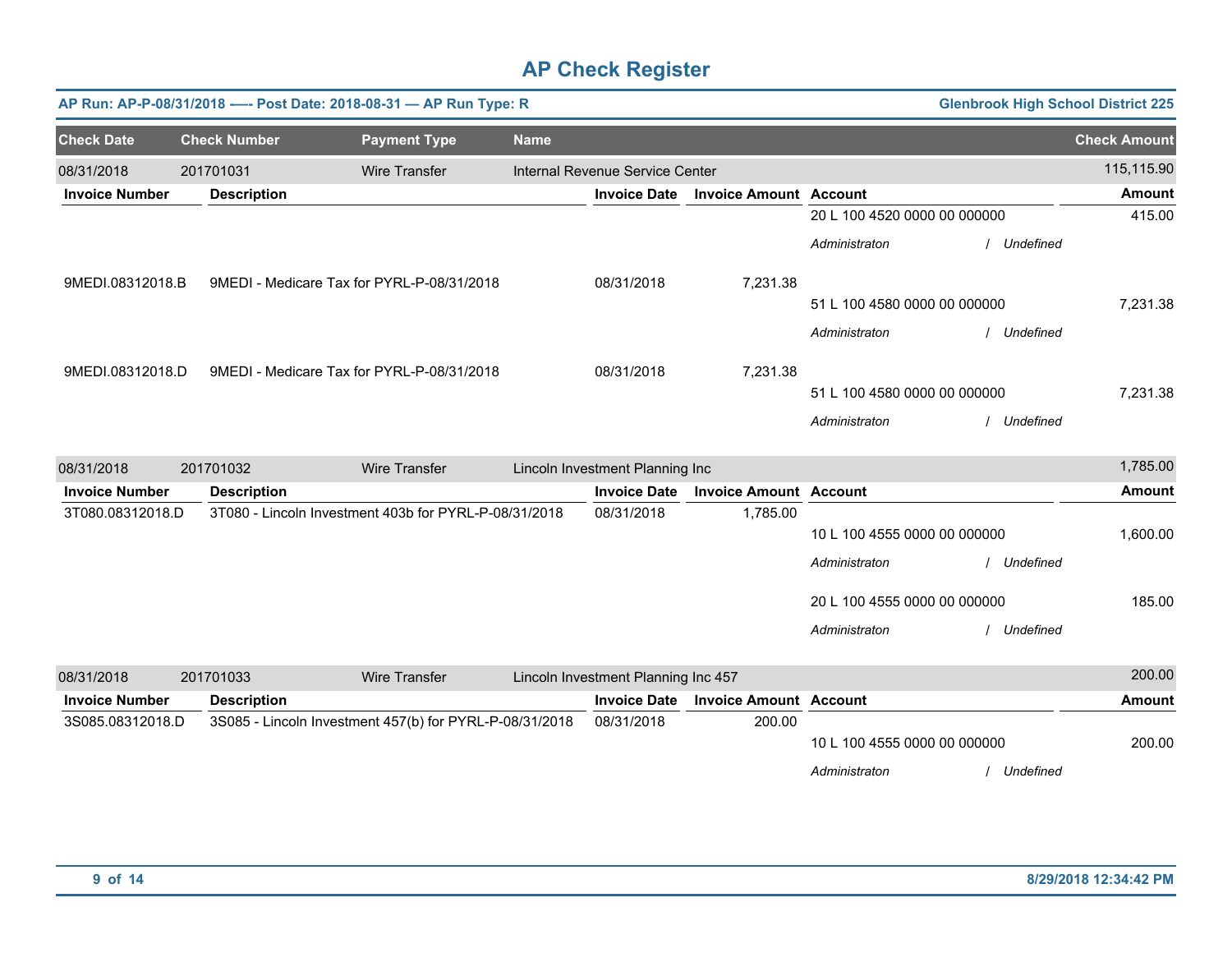|                       | <b>Glenbrook High School District 225</b><br>AP Run: AP-P-08/31/2018 ---- Post Date: 2018-08-31 - AP Run Type: R |                                                                    |             |                                               |                               |                                                                                                |                          |                     |  |  |
|-----------------------|------------------------------------------------------------------------------------------------------------------|--------------------------------------------------------------------|-------------|-----------------------------------------------|-------------------------------|------------------------------------------------------------------------------------------------|--------------------------|---------------------|--|--|
| <b>Check Date</b>     | <b>Check Number</b>                                                                                              | <b>Payment Type</b>                                                | <b>Name</b> |                                               |                               |                                                                                                |                          | <b>Check Amount</b> |  |  |
| 08/31/2018            | 201701034                                                                                                        | <b>Wire Transfer</b>                                               |             | Lincoln Investment Planning Inc ROTH          |                               |                                                                                                |                          | 350.00              |  |  |
| <b>Invoice Number</b> | <b>Description</b>                                                                                               |                                                                    |             | <b>Invoice Date</b>                           | <b>Invoice Amount Account</b> |                                                                                                |                          | <b>Amount</b>       |  |  |
| 3R080.08312018.D      |                                                                                                                  | 3R080 - Lincoln Invest 403b Roth for PYRL-P-08/31/2018             |             | 08/31/2018                                    | 350.00                        | 10 L 100 4555 0000 00 000000<br>Administraton                                                  | / Undefined              | 350.00              |  |  |
| 08/31/2018            | 201701035                                                                                                        | <b>Wire Transfer</b>                                               |             | Lincoln National Life / Lincoln Financial Gro |                               |                                                                                                |                          | 35.00               |  |  |
| <b>Invoice Number</b> | <b>Description</b>                                                                                               |                                                                    |             | <b>Invoice Date</b>                           | <b>Invoice Amount Account</b> |                                                                                                |                          | <b>Amount</b>       |  |  |
| 3T090.08312018.D      |                                                                                                                  | 3T090 - Lincoln National 403b for PYRL-P-08/31/2018                |             | 08/31/2018                                    | 35.00                         | 10 L 100 4555 0000 00 000000<br>Administraton                                                  | / Undefined              | 35.00               |  |  |
| 08/31/2018            | 201701036                                                                                                        | <b>Wire Transfer</b>                                               |             | Teachers Health Insurance                     |                               |                                                                                                |                          | 884.76              |  |  |
| <b>Invoice Number</b> | <b>Description</b>                                                                                               |                                                                    |             | <b>Invoice Date</b>                           | <b>Invoice Amount Account</b> |                                                                                                |                          | <b>Amount</b>       |  |  |
| 1HE00.08312018.D      | 08/31/2018                                                                                                       | 1HE00 - Teachers' Health Insurance for PYRL-P-                     |             | 08/31/2018                                    | 366.61                        | 10 L 100 4510 0000 00 000000<br>Administraton                                                  | / Undefined              | 353.62              |  |  |
|                       |                                                                                                                  |                                                                    |             |                                               |                               | 95 L 100 4510 0000 00 000000                                                                   |                          | 12.99               |  |  |
|                       |                                                                                                                  |                                                                    |             |                                               |                               | Administraton                                                                                  | / Undefined              |                     |  |  |
| 1HR00.08312018.B      |                                                                                                                  | 1HR00 - Teachers Health Insurance for PYRL-P-08/31/2018 08/31/2018 |             |                                               | 272.01                        | 10 L 100 4510 0000 00 000000<br>Administraton<br>95 L 100 4510 0000 00 000000<br>Administraton | Undefined<br>/ Undefined | 262.37<br>9.64      |  |  |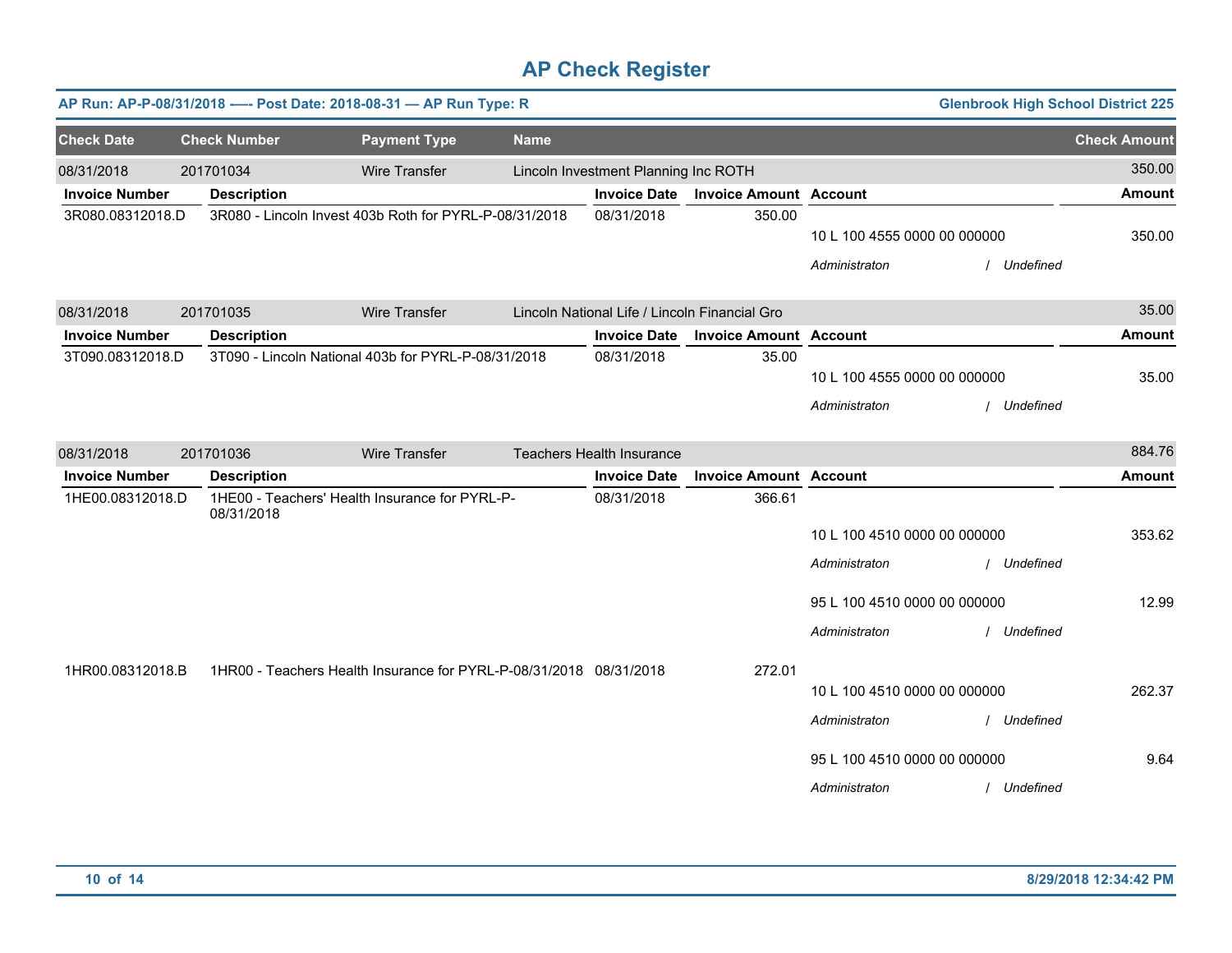| AP Run: AP-P-08/31/2018 ---- Post Date: 2018-08-31 - AP Run Type: R |                     |                                                      |             |                                     |                               |                              | <b>Glenbrook High School District 225</b> |                     |
|---------------------------------------------------------------------|---------------------|------------------------------------------------------|-------------|-------------------------------------|-------------------------------|------------------------------|-------------------------------------------|---------------------|
| <b>Check Date</b>                                                   | <b>Check Number</b> | <b>Payment Type</b>                                  | <b>Name</b> |                                     |                               |                              |                                           | <b>Check Amount</b> |
| 08/31/2018                                                          | 201701036           | <b>Wire Transfer</b>                                 |             | <b>Teachers Health Insurance</b>    |                               |                              |                                           | 884.76              |
| <b>Invoice Number</b>                                               | <b>Description</b>  |                                                      |             | <b>Invoice Date</b>                 | <b>Invoice Amount Account</b> |                              |                                           | <b>Amount</b>       |
| 236156                                                              |                     | TRIP PAYMENT - DEB KOLLER JULY 2018 PREMIUM          |             | 08/31/2018                          | 246.14                        | 10 E 100 1130 2118 00 001000 |                                           | 246.14              |
|                                                                     |                     |                                                      |             |                                     |                               | Administraton                | <b>General Instruction</b>                |                     |
| 08/31/2018                                                          | 201701037           | <b>Wire Transfer</b>                                 |             | <b>Teachers Retirement System</b>   |                               |                              |                                           | 2,832.26            |
| <b>Invoice Number</b>                                               | <b>Description</b>  |                                                      |             | <b>Invoice Date</b>                 | <b>Invoice Amount Account</b> |                              |                                           | <b>Amount</b>       |
| 1TE00.08312018.D                                                    |                     | 1TE00 - Teachers' Retirement for PYRL-P-08/31/2018   |             | 08/31/2018                          | 2,660.83                      | 10 L 100 4510 0000 00 000000 |                                           | 2,566.55            |
|                                                                     |                     |                                                      |             |                                     |                               | Administraton                | Undefined                                 |                     |
|                                                                     |                     |                                                      |             |                                     |                               | 95 L 100 4510 0000 00 000000 |                                           | 94.28               |
|                                                                     |                     |                                                      |             |                                     |                               | Administraton                | Undefined                                 |                     |
| 1TR00.08312018.B                                                    |                     | 1TR00 - Teachers' Retirement for PYRL-P-08/31/2018   |             | 08/31/2018                          | 171.43                        |                              |                                           |                     |
|                                                                     |                     |                                                      |             |                                     |                               | 10 L 100 4510 0000 00 000000 |                                           | 165.36              |
|                                                                     |                     |                                                      |             |                                     |                               | Administraton                | Undefined                                 |                     |
|                                                                     |                     |                                                      |             |                                     |                               | 95 L 100 4510 0000 00 000000 |                                           | 6.07                |
|                                                                     |                     |                                                      |             |                                     |                               | Administraton                | / Undefined                               |                     |
| 08/31/2018                                                          | 9000081596          | <b>ACH</b>                                           |             | <b>BenefitWallet HSA Operations</b> |                               |                              |                                           | 1,959.59            |
| <b>Invoice Number</b>                                               | <b>Description</b>  |                                                      |             | <b>Invoice Date</b>                 | <b>Invoice Amount Account</b> |                              |                                           | <b>Amount</b>       |
| 0HSA0.08312018.D                                                    |                     | 0HSA0 - Health Savings Account for PYRL-P-08/31/2018 |             | 08/31/2018                          | 1,959.59                      |                              |                                           |                     |
|                                                                     |                     |                                                      |             |                                     |                               | 10 L 100 4560 1700 00 000000 |                                           | 1,722.09            |
|                                                                     |                     |                                                      |             |                                     |                               | Administraton                | Undefined                                 |                     |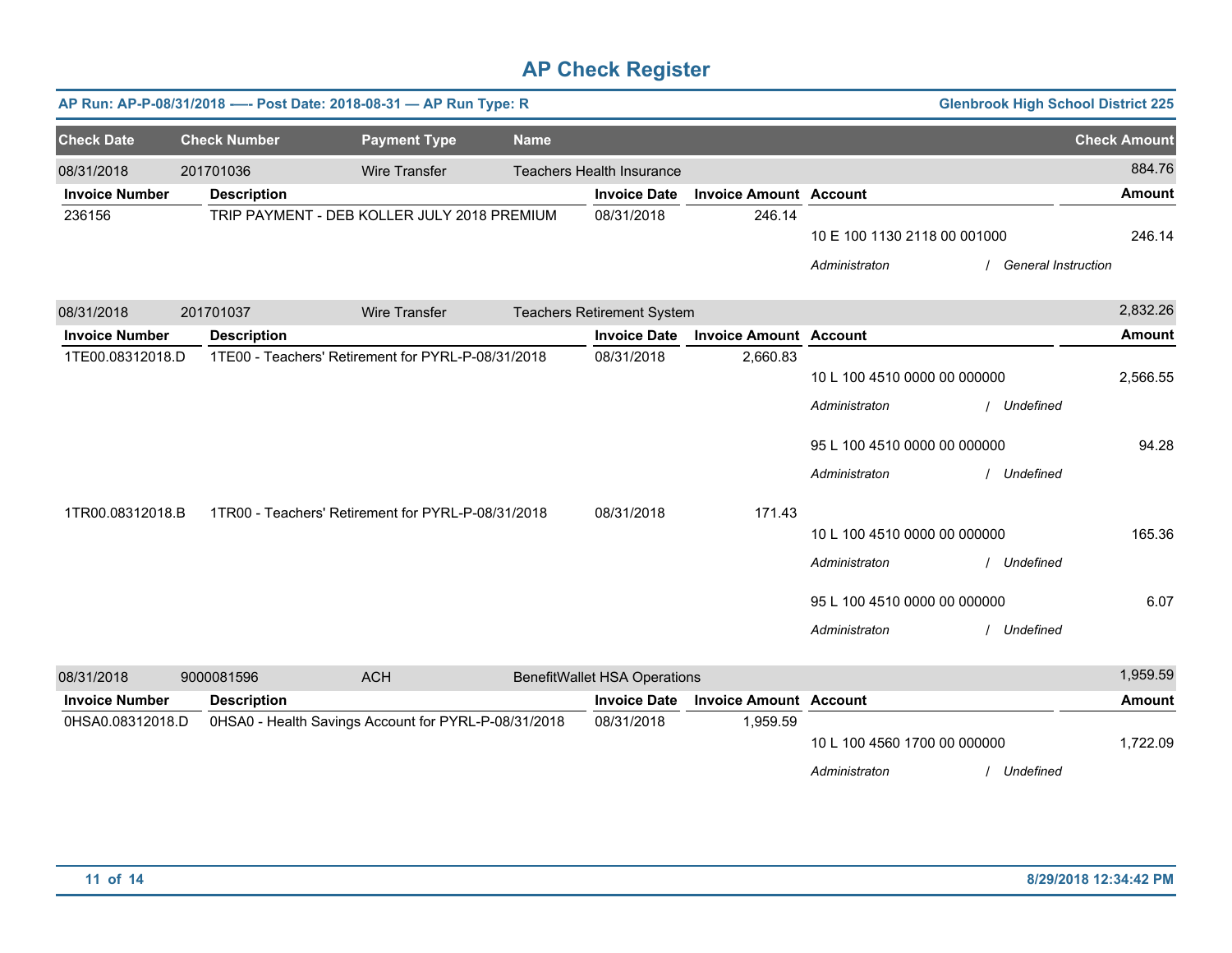|                       |                     | AP Run: AP-P-08/31/2018 ---- Post Date: 2018-08-31 - AP Run Type: R |                     |                   | <b>Glenbrook High School District 225</b> |                               |                              |           |                     |
|-----------------------|---------------------|---------------------------------------------------------------------|---------------------|-------------------|-------------------------------------------|-------------------------------|------------------------------|-----------|---------------------|
| <b>Check Date</b>     | <b>Check Number</b> |                                                                     | <b>Payment Type</b> | <b>Name</b>       |                                           |                               |                              |           | <b>Check Amount</b> |
| 08/31/2018            | 9000081596          | <b>ACH</b>                                                          |                     |                   | <b>BenefitWallet HSA Operations</b>       |                               |                              |           | 1,959.59            |
| <b>Invoice Number</b> | <b>Description</b>  |                                                                     |                     |                   | <b>Invoice Date</b>                       | <b>Invoice Amount Account</b> |                              |           | <b>Amount</b>       |
|                       |                     |                                                                     |                     |                   |                                           |                               | 20 L 100 4560 1700 00 000000 |           | 150.00              |
|                       |                     |                                                                     |                     |                   |                                           |                               | Administraton                | Undefined |                     |
|                       |                     |                                                                     |                     |                   |                                           |                               | 40 L 100 4560 1700 00 000000 |           | 87.50               |
|                       |                     |                                                                     |                     |                   |                                           |                               | Administraton                | Undefined |                     |
| 08/31/2018            | 9000081597          | <b>ACH</b>                                                          |                     |                   | Munich Re Stop Loss, Inc.                 |                               |                              |           | 32,396.52           |
| <b>Invoice Number</b> | <b>Description</b>  |                                                                     |                     |                   | <b>Invoice Date</b>                       | <b>Invoice Amount Account</b> |                              |           | <b>Amount</b>       |
| 33A2ES000041302       |                     | PREMIUM FOR MONTH OF: SEPT 2018                                     |                     |                   | 08/31/2018                                | 32,396.52                     |                              |           |                     |
|                       |                     |                                                                     |                     |                   |                                           |                               | 10 L 100 4560 1100 00 000000 |           | 32,396.52           |
|                       |                     |                                                                     |                     |                   |                                           |                               | Administraton                | Undefined |                     |
| 08/31/2018            | 9000081598          | <b>ACH</b>                                                          |                     | <b>RxBenefits</b> |                                           |                               |                              |           | 86,962.48           |
| <b>Invoice Number</b> | <b>Description</b>  |                                                                     |                     |                   | <b>Invoice Date</b>                       | <b>Invoice Amount Account</b> |                              |           | <b>Amount</b>       |
| <b>INV12184</b>       |                     | CYCLE ENDING 8/10/2018                                              |                     |                   | 08/31/2018                                | 86,962.48                     |                              |           |                     |
|                       |                     |                                                                     |                     |                   |                                           |                               | 10 L 100 4560 1100 00 000000 |           | 86,962.48           |
|                       |                     |                                                                     |                     |                   |                                           |                               | Administraton                | Undefined |                     |
|                       |                     |                                                                     |                     |                   |                                           |                               |                              | Total:    | \$1,742,019.73      |

| AP-P-08/31/2018 Summary |       |                |  |  |  |  |  |  |
|-------------------------|-------|----------------|--|--|--|--|--|--|
| <b>Type</b>             | Count | <b>Amount</b>  |  |  |  |  |  |  |
| Regular                 | 2     | 23,852.71      |  |  |  |  |  |  |
| <b>ACH Checks:</b>      | 3     | 121,318.59     |  |  |  |  |  |  |
| Wire Transfers:         | 18    | 1,596,848.43   |  |  |  |  |  |  |
| Total:                  | 23    | \$1,742,019.73 |  |  |  |  |  |  |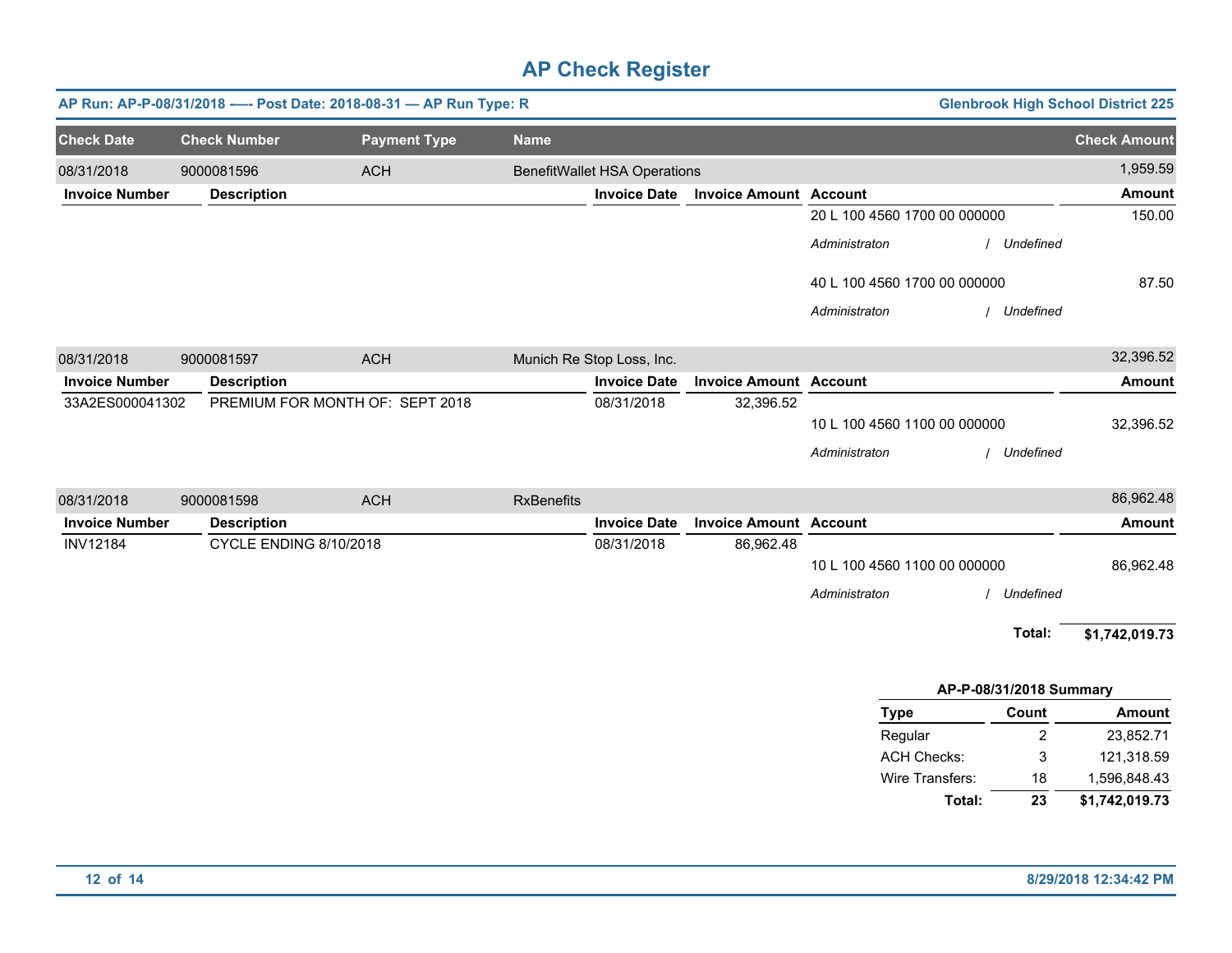| AP Run: AP-P-08/31/2018b - - - Post Date: 2018-08-31 - AP Run Type: R<br><b>Glenbrook High School District 225</b> |                          |                     |             |                     |                               |                              |           |                     |
|--------------------------------------------------------------------------------------------------------------------|--------------------------|---------------------|-------------|---------------------|-------------------------------|------------------------------|-----------|---------------------|
| <b>Check Date</b>                                                                                                  | <b>Check Number</b>      | <b>Payment Type</b> | <b>Name</b> |                     |                               |                              |           | <b>Check Amount</b> |
| 08/31/2018                                                                                                         | 9000081599               | <b>ACH</b>          | Guardian    |                     |                               |                              |           | 2,581.32            |
| <b>Invoice Number</b>                                                                                              | <b>Description</b>       |                     |             | <b>Invoice Date</b> | <b>Invoice Amount Account</b> |                              |           | Amount              |
| 539457                                                                                                             | Period: 9/1/18 - 9/30/18 |                     |             | 08/31/2018          | 2,581.32                      |                              |           |                     |
|                                                                                                                    |                          |                     |             |                     |                               | 10 L 100 4560 0160 00 000000 |           | 2,581.32            |
|                                                                                                                    |                          |                     |             |                     |                               | Administraton                | Undefined |                     |
|                                                                                                                    |                          |                     |             |                     |                               |                              | Total:    | \$2,581.32          |
|                                                                                                                    |                          |                     |             |                     |                               | AP-P-08/31/2018b Summary     |           |                     |
|                                                                                                                    |                          |                     |             |                     |                               | Type                         | Count     | <b>Amount</b>       |
|                                                                                                                    |                          |                     |             |                     |                               |                              |           |                     |

| <b>Type</b>        | count | Amount     |
|--------------------|-------|------------|
| Regular            | 0     | 0.00       |
| <b>ACH Checks:</b> | 1     | 2.581.32   |
| Wire Transfers:    | 0     | 0.00       |
| Total:             | 1     | \$2,581.32 |